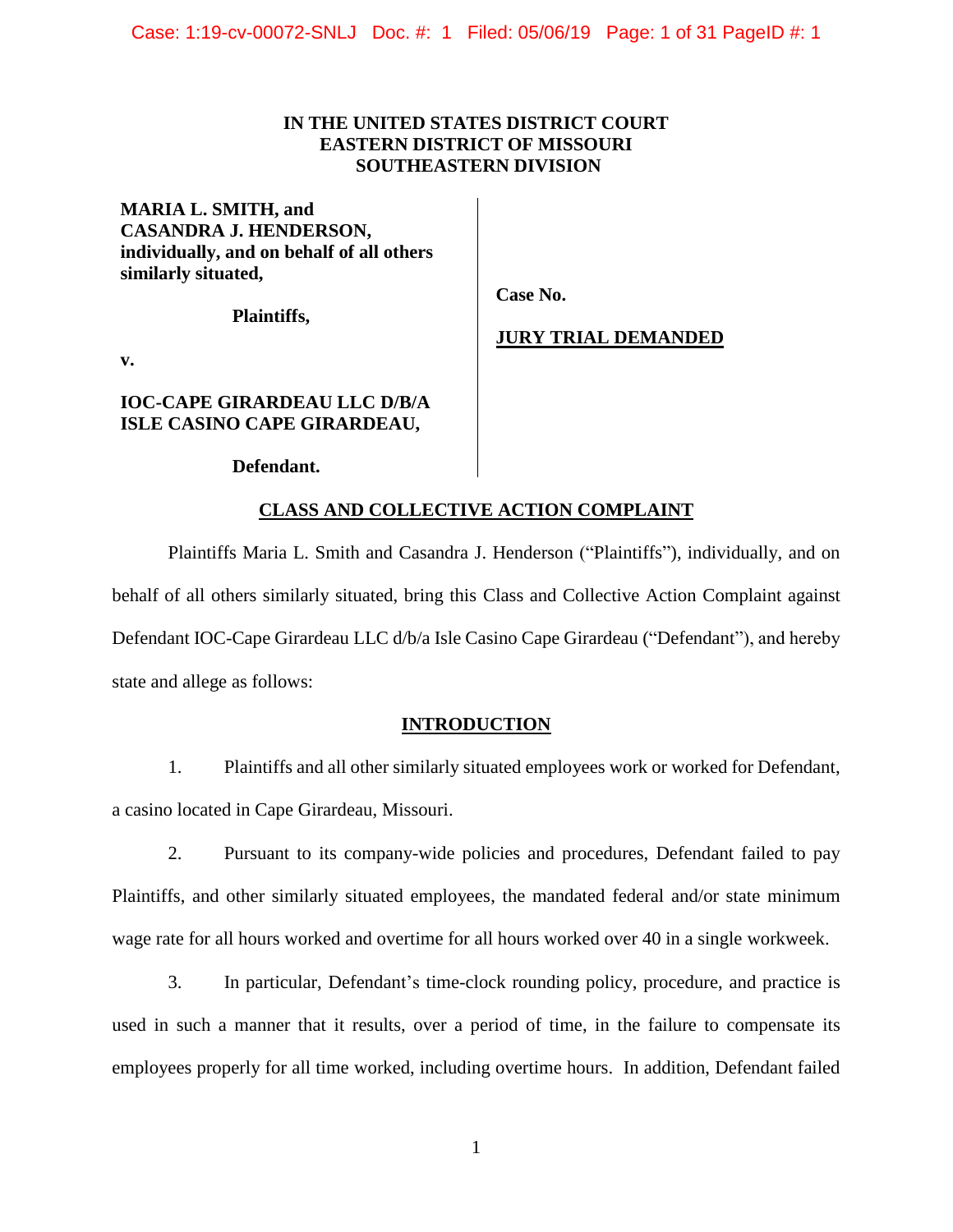### Case: 1:19-cv-00072-SNLJ Doc. #: 1 Filed: 05/06/19 Page: 2 of 31 PageID #: 2

to properly inform its tipped employees of the required tip credit provisions. Defendant also made improper deductions from its employees' paychecks for gaming license fees and other deductions which reduced its employees' compensation below the required minimum wage and, in some situations, overtime rate under state and federal law for all hours worked.

4. Defendant's systemic violations of federal and state wage laws were willful.

5. Plaintiffs, individually and on behalf of all others similarly situated, bring this lawsuit as: (a) a collective action under the Fair Labor Standards Act, ("FLSA"), 29 U.S.C. § 201, *et seq*., to recover unpaid minimum and overtime wages owed to Plaintiffs and all other similarly situated workers employed by Defendant; and (b) a Rule 23 class action under Missouri state law, including the Missouri Minimum Wage Law ("MMWL"), R.S.Mo. § 290.500, *et seq*.

## **JURISDICTION AND VENUE**

6. The FLSA authorizes court actions by private parties to recover damages for violation of the FLSA's wage and hour provisions. Federal question jurisdiction over the FLSA claims of Plaintiffs and all others similarly situated is based on 29 U.S.C. § 216(b) and 28 U.S.C. § 1331.

7. Missouri law authorizes court actions by private parties to recover damages for violation of the MMWL's wage and hour provisions. Supplemental jurisdiction over the state law claims of Plaintiffs and all others similarly situated is based on 28 U.S.C. § 1367 and R.S.Mo. § 290.527, in that the state law claims are so related to the FLSA claims that they form part of the same case or controversy.

8. Venue is proper in this Court pursuant to 28 U.S.C. § 1391(b) because a substantial part of the events or omissions giving rise to the claims set forth herein occurred in this judicial district.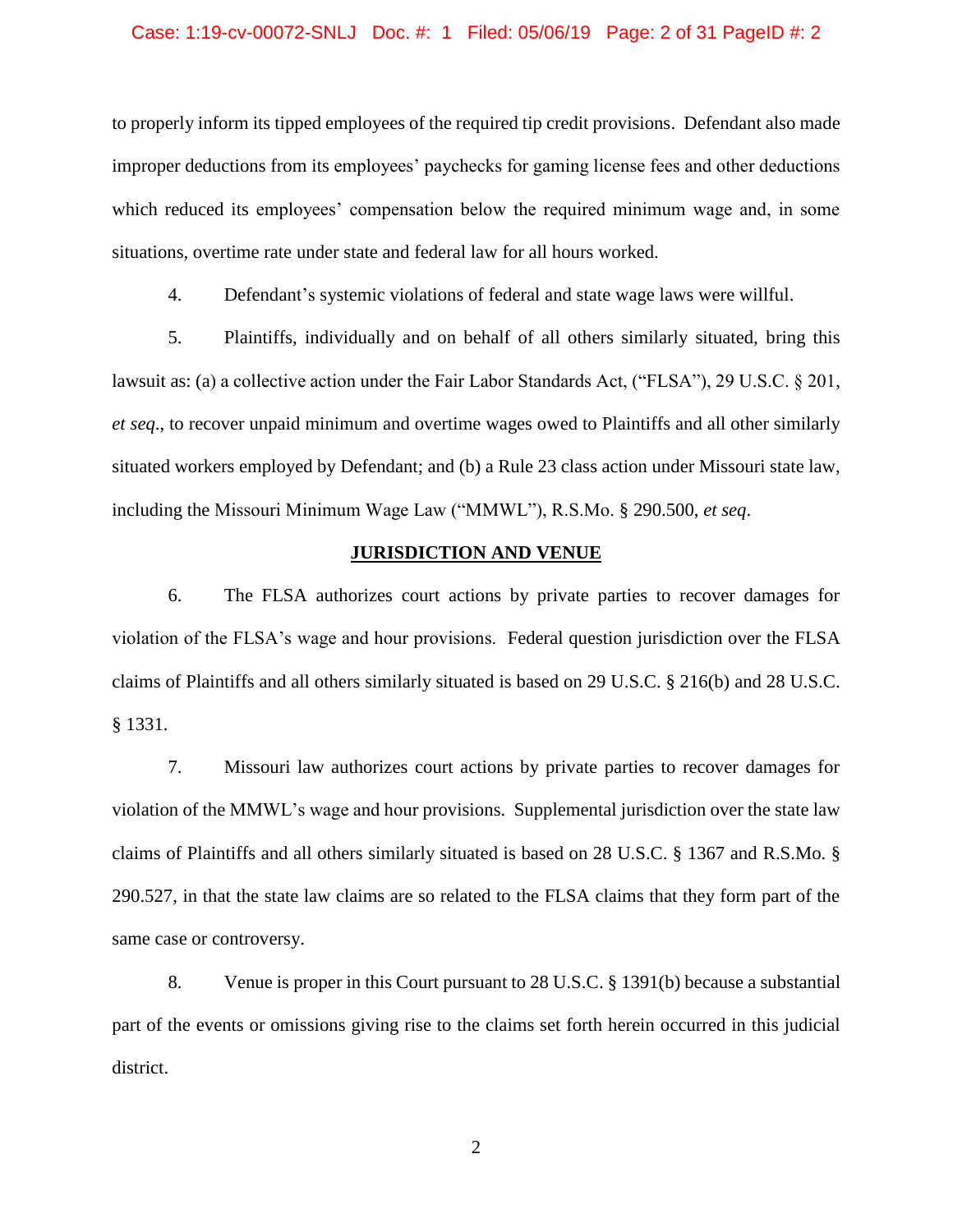#### **PARTIES**

9. Plaintiff Maria L. Smith ("Smith") is a resident of the State of Missouri. From approximately August 2015 through April 2018, Plaintiff Smith was employed by Defendant at the casino property located at 777 Main Street, Cape Girardeau, Missouri 63701. During her employment, Plaintiff Smith worked as a Cage Cashier, Cage Main Banker, and Cage Dual Rate Supervisor, all hourly, non-exempt positions. Plaintiff Smith's Consent to Be a Party Plaintiff pursuant to 29 U.S.C. § 216(b) is attached as Exhibit A.

10. Plaintiff Casandra J. Henderson ("Henderson") is a resident of the State of Missouri. From approximately October 2012 through December 2017, Plaintiff Henderson was employed by Defendant at the casino property located at 777 Main Street, Cape Girardeau, Missouri 63701. During her employment, Plaintiff Henderson worked as a Table Games Dealer, an hourly, non-exempt position. Plaintiff Henderson's Consent to Be a Party Plaintiff pursuant to 29 U.S.C. § 216(b) is attached as Exhibit B.

11. Defendant is a limited liability company organized under the laws of the State of Missouri. Defendant is registered to do business and does conduct business in the State of Missouri.

12. At all relevant times, Defendant is or has been an enterprise engaged in commerce or in the production of goods or services for commerce within the meaning of 29 U.S.C. §  $203(s)(1)$ , and, upon information and belief, has had an annual gross volume of sales made or business done of not less than \$500,000.

13. At all relevant times, Defendant was the employer of Plaintiffs, and all other similarly situated employees.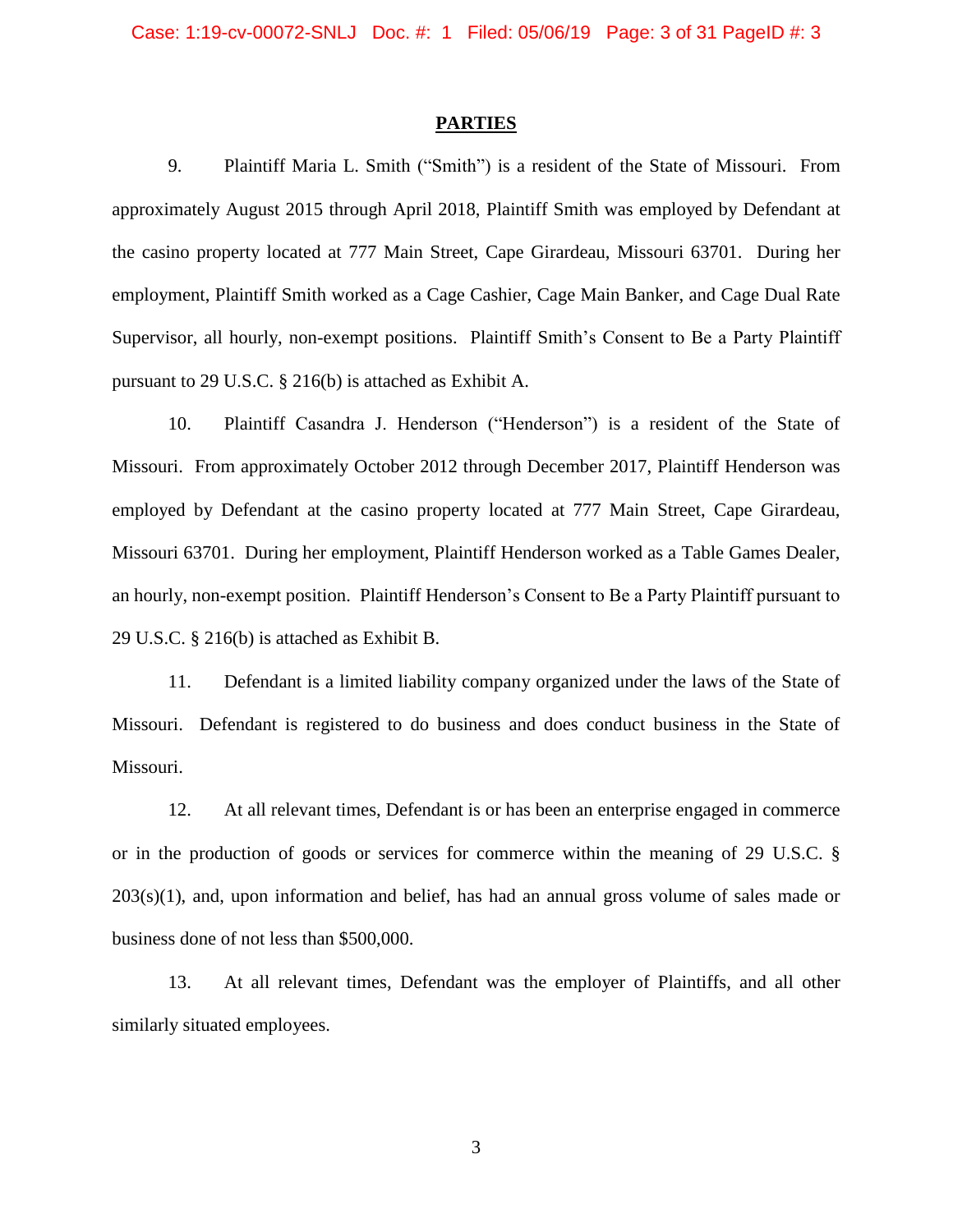### Case: 1:19-cv-00072-SNLJ Doc. #: 1 Filed: 05/06/19 Page: 4 of 31 PageID #: 4

14. At all times relevant to this action, Defendant acted by and through its agents, servants, and employees, each of whom acted at all times relevant herein in the course and scope of their employment with and for Defendant.

15. Plaintiffs and all similarly situated employees are non-exempt, hourly employees who work or worked for Defendant within the respective limitations period.

# **NATURE OF THE CLAIMS**

### **Unlawful Rounding Violations**

16. Plaintiffs re-allege the allegations set forth above.

17. Defendant utilizes a computerized system which tracks the exact time (by the minute) an hourly employee clocks in and clocks out of work.

18. Even though Defendant maintains a system which records, to the minute, the time an employee clocks in and clocks out, Defendant utilizes a rounding system in computing payroll which rounds to the closest 15-minute interval.

19. For example, an employee who clocks in between 7:53 a.m. and 8:07 a.m. will be treated by Defendant's payroll computations as having clocked in at 8:00 a.m.

20. Defendant utilizes the same rounding system for clock outs.

21. For example, an employee who clocks out between 5:08 p.m. and 5:22 p.m. will be treated by Defendant's payroll computations as having clocked out at 5:15 p.m.

22. Viewed in a vacuum, the rounding system utilized by Defendant appears to neither favor Defendant nor its employees as Defendant utilizes the same rounding system when an employee clocks in or out.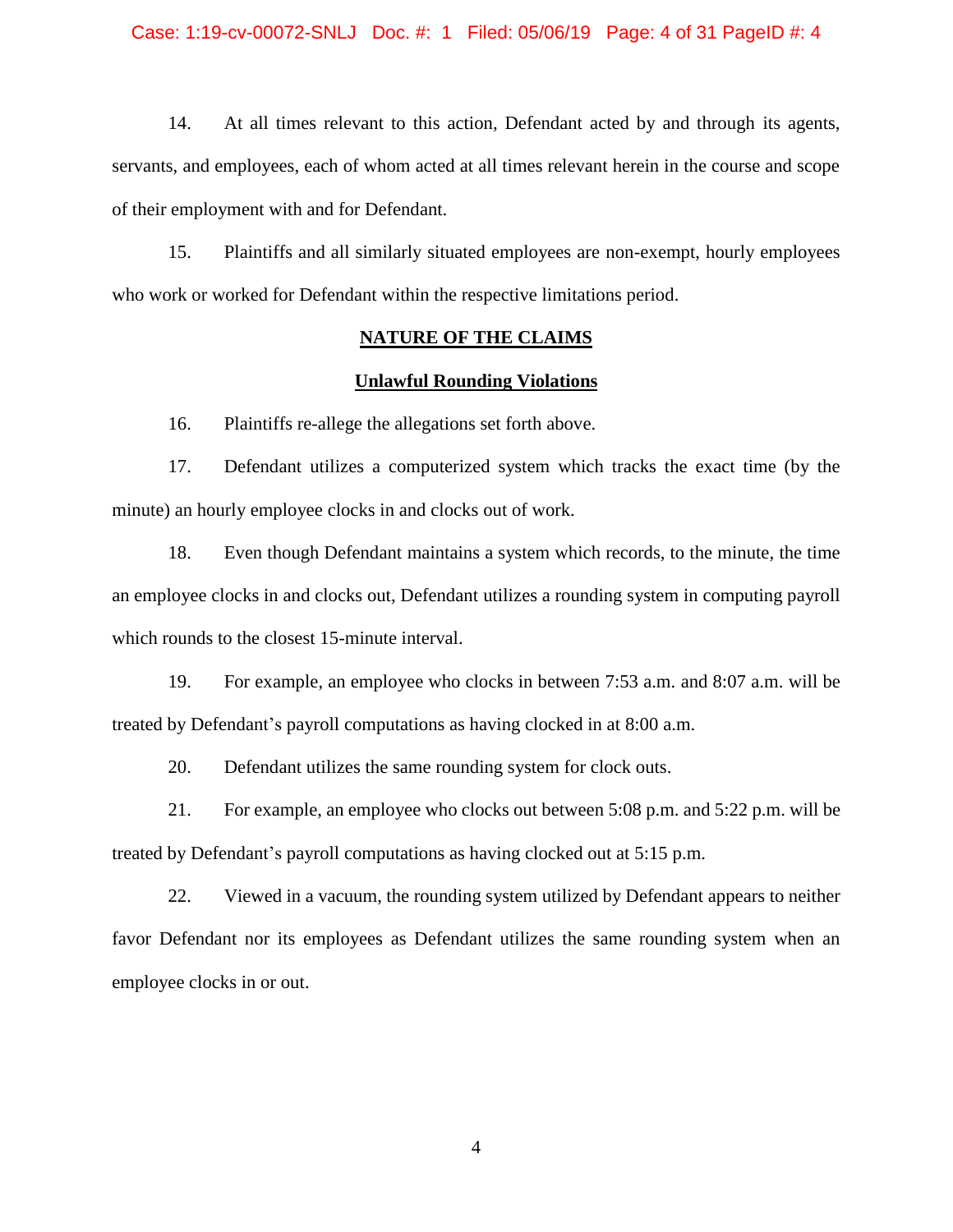### Case: 1:19-cv-00072-SNLJ Doc. #: 1 Filed: 05/06/19 Page: 5 of 31 PageID #: 5

23. However, Defendant utilizes an attendance and/or disciplinary policy to alter the seemingly neutral rounding system in a manner which transforms Defendant's rounding system into a system that is substantially rigged in Defendant's favor.

24. Pursuant to Defendant's policies, Plaintiffs and all similarly situated employees are required to clock in and commence work approximately 7 minutes before the start of their shift.

25. Pursuant to Defendant's policies, Plaintiffs and all similarly situated employees are subject to discipline if they clock in after the start of their shift.

26. Pursuant to Defendant's policies, Plaintiffs and all similarly situated employees may only clock out when authorized by their supervisor.

27. As a result of Defendant's policies, Plaintiffs and all similarly situated employees typically clock in and begin working 7 minutes prior to the start of their shift.

28. As a result of Defendant's policies, Plaintiffs and all similarly situated employees do not typically clock in after the start of their shift, because if they do, they are subject to discipline.

29. Per Defendant's rounding system, none of the pre-shift work (up to 7 minutes per day) is paid as Defendant rounds this time to the next 15-minute interval, the employees' official start time.

30. Accordingly, at the start of an employee's shift, Defendant's rounding system is rigged in favor of Defendant because Defendant utilizes its attendance and/or disciplinary policies to ensure that, most of the time, the rounding which occurs at the start of the shift decreases the amount of compensable time Defendant pays its employees.

31. Moreover, Plaintiffs and all similarly situated employees, at the end of the day, are required to clock out no more than 7 minutes after the end of their shift.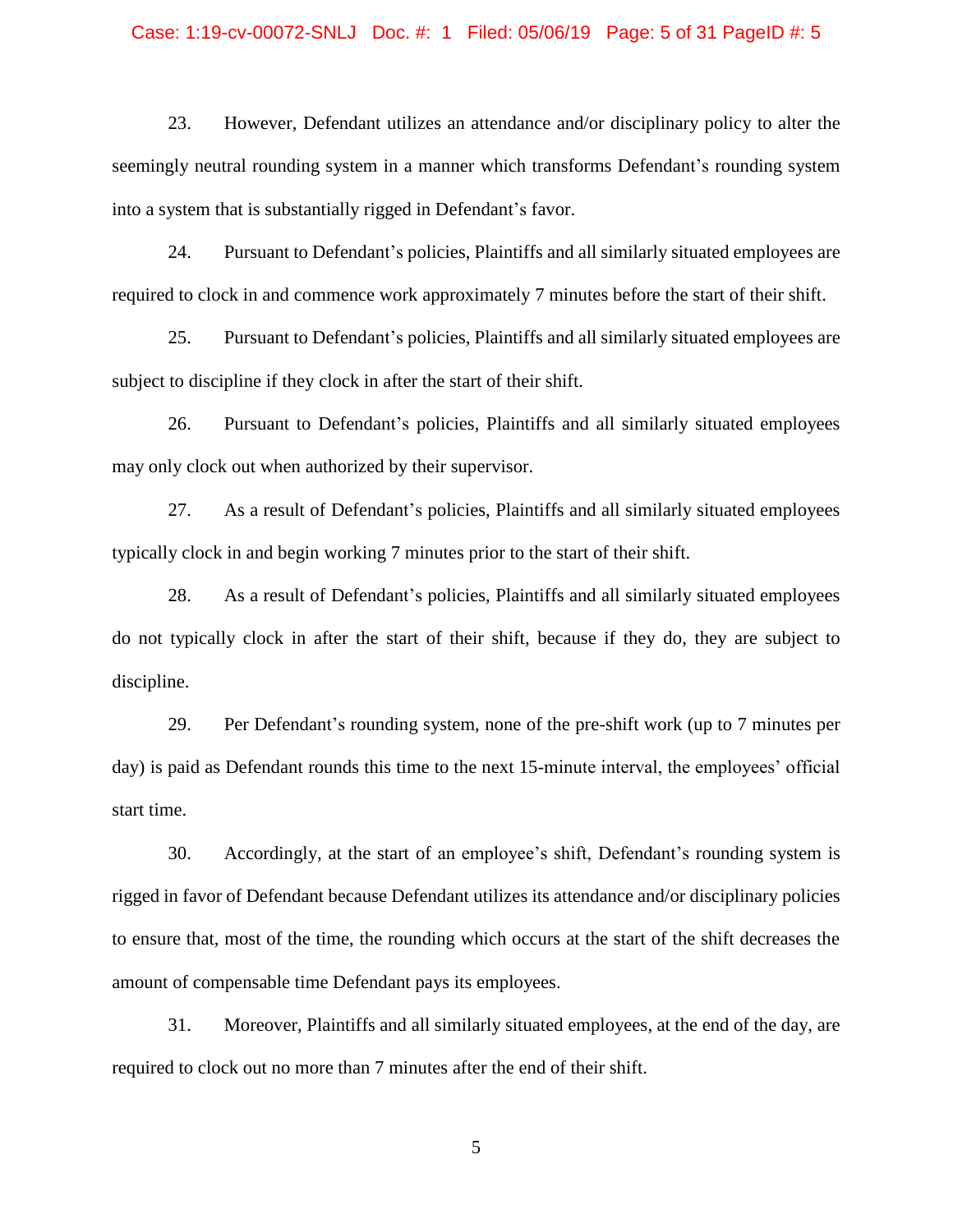### Case: 1:19-cv-00072-SNLJ Doc. #: 1 Filed: 05/06/19 Page: 6 of 31 PageID #: 6

32. Plaintiffs and all similarly situated employees do not typically leave work early; instead, they routinely leave work and clock out between the end of their shift and 7 minutes thereafter. This makes sense because it is solely Defendant's decision as to when Plaintiffs and all similarly situated employees are permitted to leave their work stations. Because of this, Plaintiffs and all similarly situated employees are unable to take advantage of the rounding system because they cannot decide to leave prior to the conclusion of their shift.

33. Accordingly, at the end of an employee's shift, Defendant's rounding system is rigged in favor of Defendant because the rounding which occurs at the end of their shift decreases the amount of compensable time Defendant pays its employees.

34. In sum, Defendant's time-clock rounding policy, procedure, and practice is used in such a manner that it results, over a period of time, in the failure to compensate its employees properly for all the time they have actually worked, including overtime wages.

35. Defendant has no good faith basis to use such a rigged rounding system as its time clocks record the actual clock in and clock out times to at least a one-minute accuracy. Defendant has complete knowledge of all hours worked by Plaintiffs and all similarly situated employees.

36. Defendant's failure to pay this unpaid time has resulted in Plaintiffs and all similarly situated employees being regularly denied proper compensation under the FLSA, the MMWL, and Missouri common law.

37. Plaintiffs and all similarly situated employees, in conformance with Defendant's clock-in and clock-out policies, and attendance and/or disciplinary policies, regularly clocked in and commenced work several minutes before the start of their shifts.

38. Throughout Plaintiff Henderson's employment as a Table Games Dealer, she was paid a sub-minimum base wage for every hour worked. Thus, during each workweek in which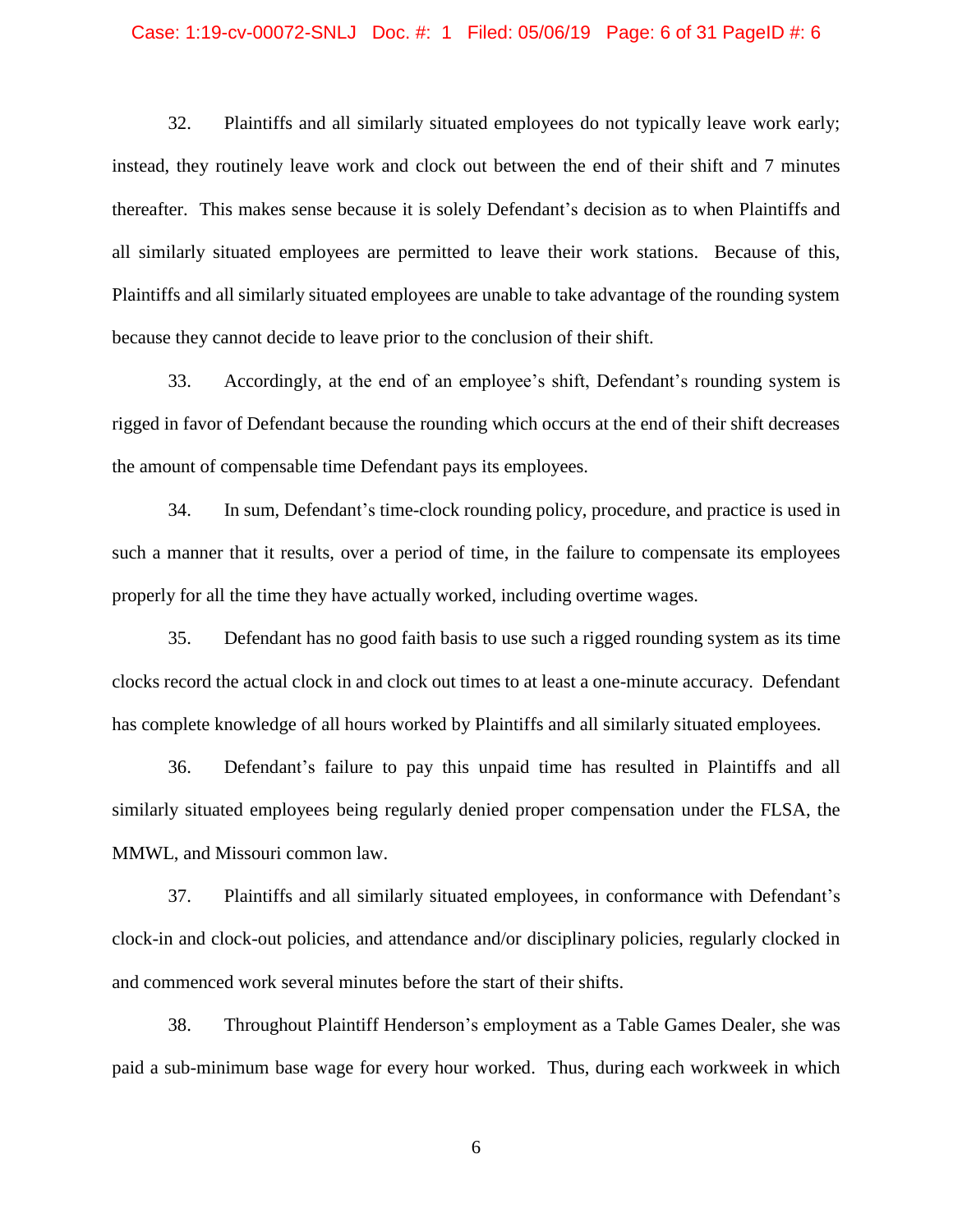### Case: 1:19-cv-00072-SNLJ Doc. #: 1 Filed: 05/06/19 Page: 7 of 31 PageID #: 7

Defendant did not pay her for all hours worked due to its time-clock rounding policy, Plaintiff Henderson's regular rate of pay fell below the requisite federal minimum wage (\$7.25/hour) and the requisite Missouri state minimum wage. Because the amount Plaintiff Henderson was paid during each of those workweeks divided by the number of hours she actually worked resulted in an amount less than the statutory requirement, Defendant violated the minimum wage requirements.

39. During those workweeks and others, Defendant's time-clock rounding policy caused Plaintiffs and all similarly situated employees' wages to fall below the requisite minimum wage, caused them to incur overtime for which they were not compensated (for all hours worked over 40 in a single workweek), and/or resulted in the failure to pay Plaintiffs for all hours worked.

### **Entitlement to the Tip Credit – Failure to Give Notice**

40. An employer may, in certain circumstances, take a "tip credit" toward its minimum wage obligations for tipped employees. Pursuant to the explicit language of the FLSA, a tip credit may not be taken "with respect to any tipped employee unless such employee has been informed by the employer of the provisions of [29 U.S.C. § 203(m)], and all tips received by such employee have been retained by the employee, except that this subsection shall not be construed to prohibit the pooling of tips among employees who customarily and regularly receive tips." 29 U.S.C. §  $203(m)(2)$ .

41. The federal regulations expand on the language of the FLSA by explaining as follows:

[A]n employer is not eligible to take the tip credit unless it has informed its tipped employees in advance of the employer's use of the tip credit of the provisions of section  $3(m)$  of the Act, i.e.: [1] The amount of the cash wage that is to be paid to the tipped employee by the employer; [2] the additional amount by which the wages of the tipped employee are increased on account of the tip credit claimed by the employer, which amount may not exceed the value of the tips actually received by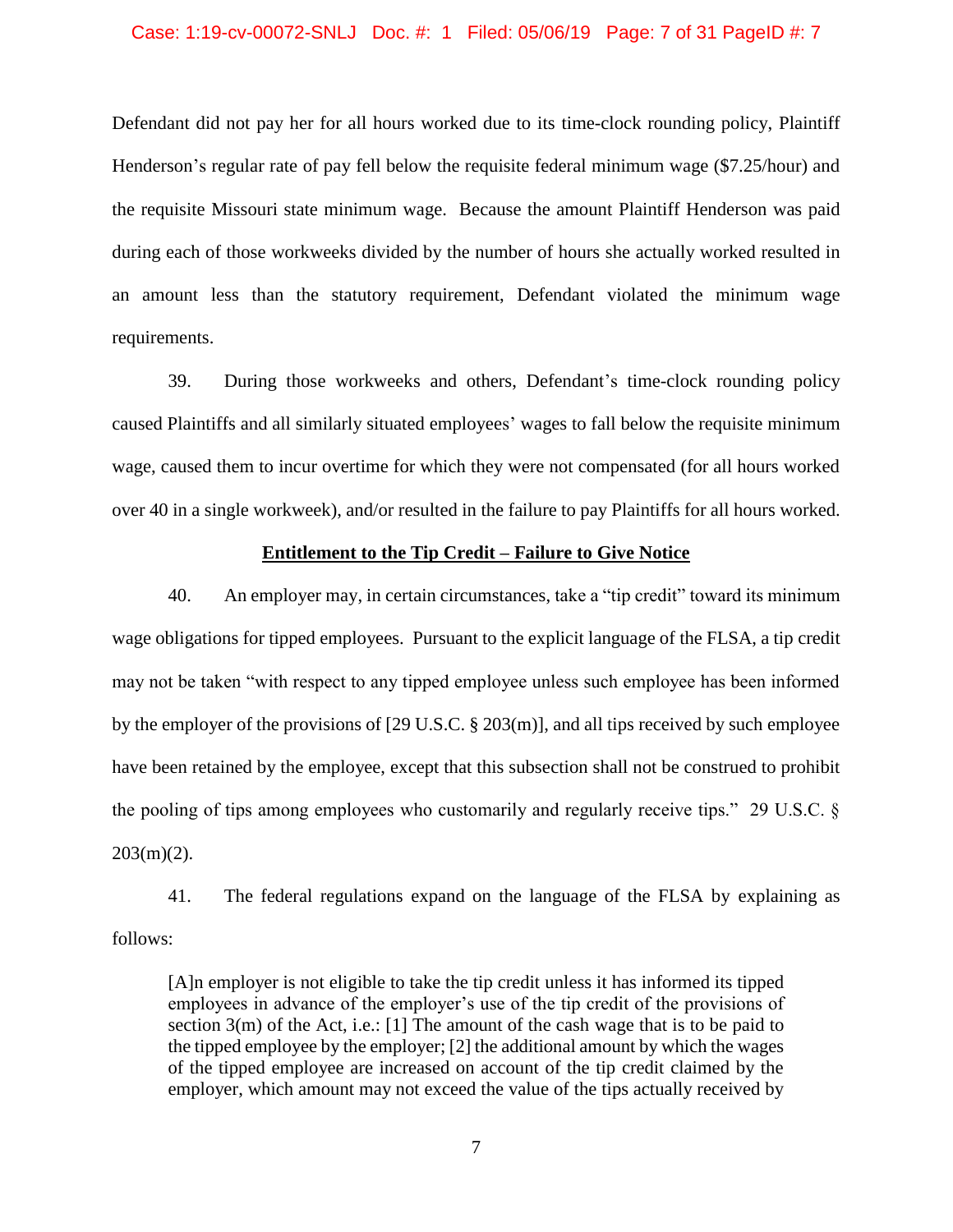the employee; [3] that all tips received by the tipped employee must be retained by the employee except for a valid tip pooling arrangement limited to employees who customarily and regularly receive tips; and [4] that the tip credit shall not apply to any employee who has not been informed of these requirements in this section.

29 C.F.R. § 531.59(b).

42. Defendant employs Plaintiff Henderson and other similarly situated tipped employees by paying a sub-minimum direct hourly wage but failed to properly notify them of the tip credit requirements of the FLSA.

43. Specifically, Plaintiff Henderson and other similarly situated tipped employees are not informed, in advance of Defendant's use of the tip credit, of: (1) the additional amount by which the wages of the tipped employee are increased on account of the tip credit claimed by Defendant, which amount may not exceed the value of the tips actually received the employee; (2) that all tips received by the tipped employee must be retained by the employee except for a valid tip pooling arrangement limited to employees who customarily and regularly receive tips; and (3) that the tip credit shall not apply to any employee who has not been informed of these requirements in this section.

44. As Defendant has failed to properly inform Plaintiff Henderson and other similarly situated tipped employees of the required tip credit provisions, Defendant has willfully violated state and/or federal law by failing and refusing to pay all minimum wages due and owing.

### **Improper Payroll Deductions from Employees' Paychecks**

45. "The FLSA does not allow uniforms, or other items which are considered to be primarily for the benefit or convenience of the employer, to be included as wages. Thus, an employer may not take credit for such items in meeting his/her obligations toward paying the minimum wage or overtime." U.S. Department of Labor, Wage and Hour Division, Fact Sheet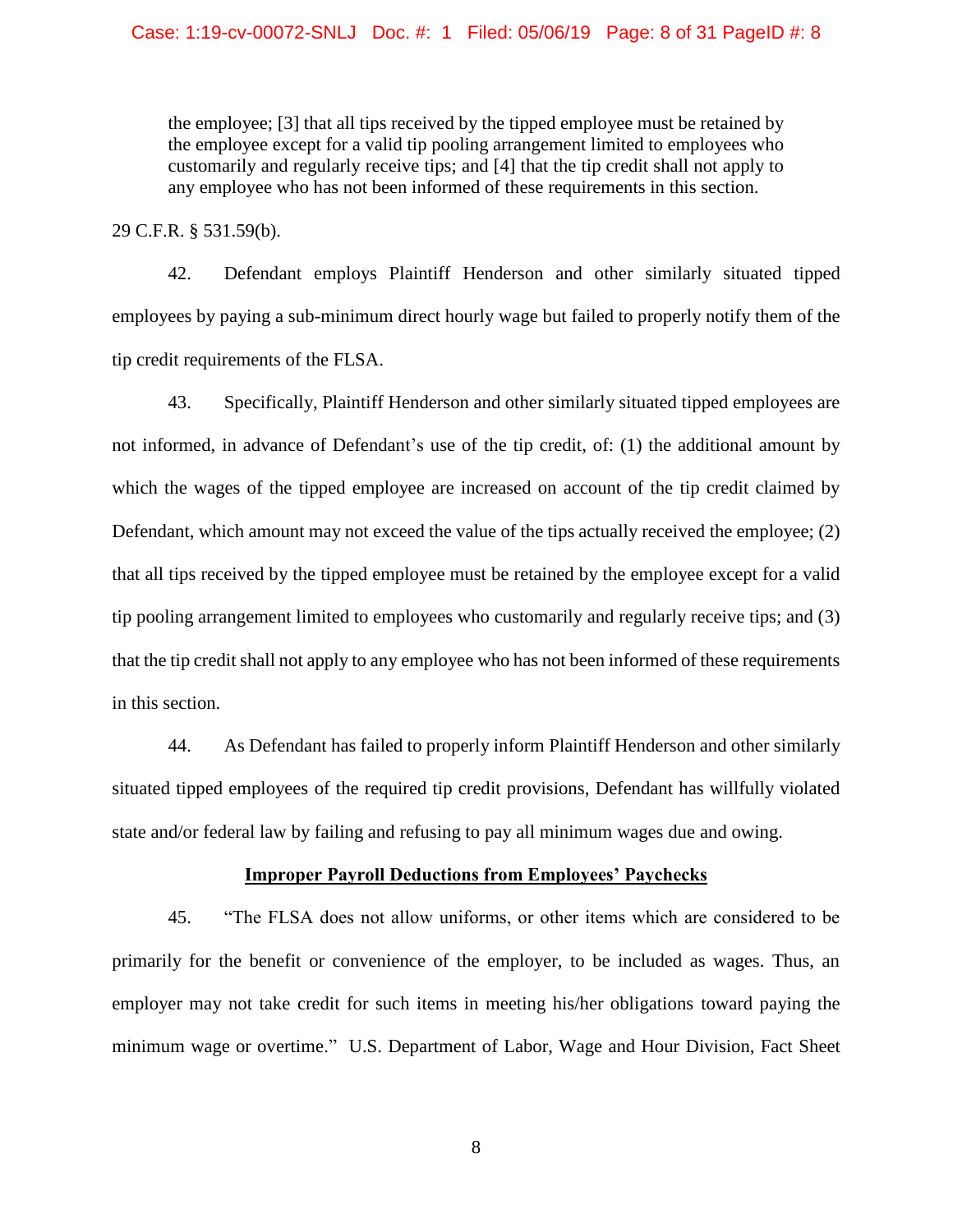### Case: 1:19-cv-00072-SNLJ Doc. #: 1 Filed: 05/06/19 Page: 9 of 31 PageID #: 9

#16, Deductions from Wages for Uniforms and Other Facilities Under the FLSA, <https://www.dol.gov/whd/regs/compliance/whdfs16.pdf> (last visited May 4, 2019).

46. "Where deductions … reduce the employee's wages below the minimum wage, such deductions are illegal. When an employer claims an FLSA 3(m) tip credit, the tipped employee is considered to have been paid only the minimum wage for all non-overtime hours worked in a tipped occupation and the employer may not take deductions …, because any such deduction would reduce the tipped employee's wages below the minimum wage." U.S. Department of Labor, Wage and Hour Division, Fact Sheet #15: Tipped Employees Under the Fair Labor Standards Act (FLSA), <https://www.dol.gov/whd/regs/compliance/whdfs15.pdf> (last visited May 4, 2019).

47. Before an employee can work at Defendant's casino gaming operations, they must obtain an appropriate gaming license from the required state agency or commission. The state agency or commission charges a fee for the initial gaming license, and a renewal fee.

48. The gaming licenses are necessary for Defendant to generate revenue from its casino property. The casino property cannot operate without employees, and the employees must have gaming licenses in order to work at the casinos. As a result, these gaming license fees are primarily for the benefit of Defendant.

49. Defendant makes deductions from the wages of Plaintiffs and all other similarly situated employees, to cover such costs for their gaming licenses required by the state gaming commission. Defendant's deductions for such gaming licenses reduce Plaintiffs' and all other similarly situated employees' wages below the minimum wage.

50. Throughout Plaintiff Henderson's employment as a Table Games Dealer, she was paid a sub-minimum base wage for every hour worked. Thus, during each workweek in which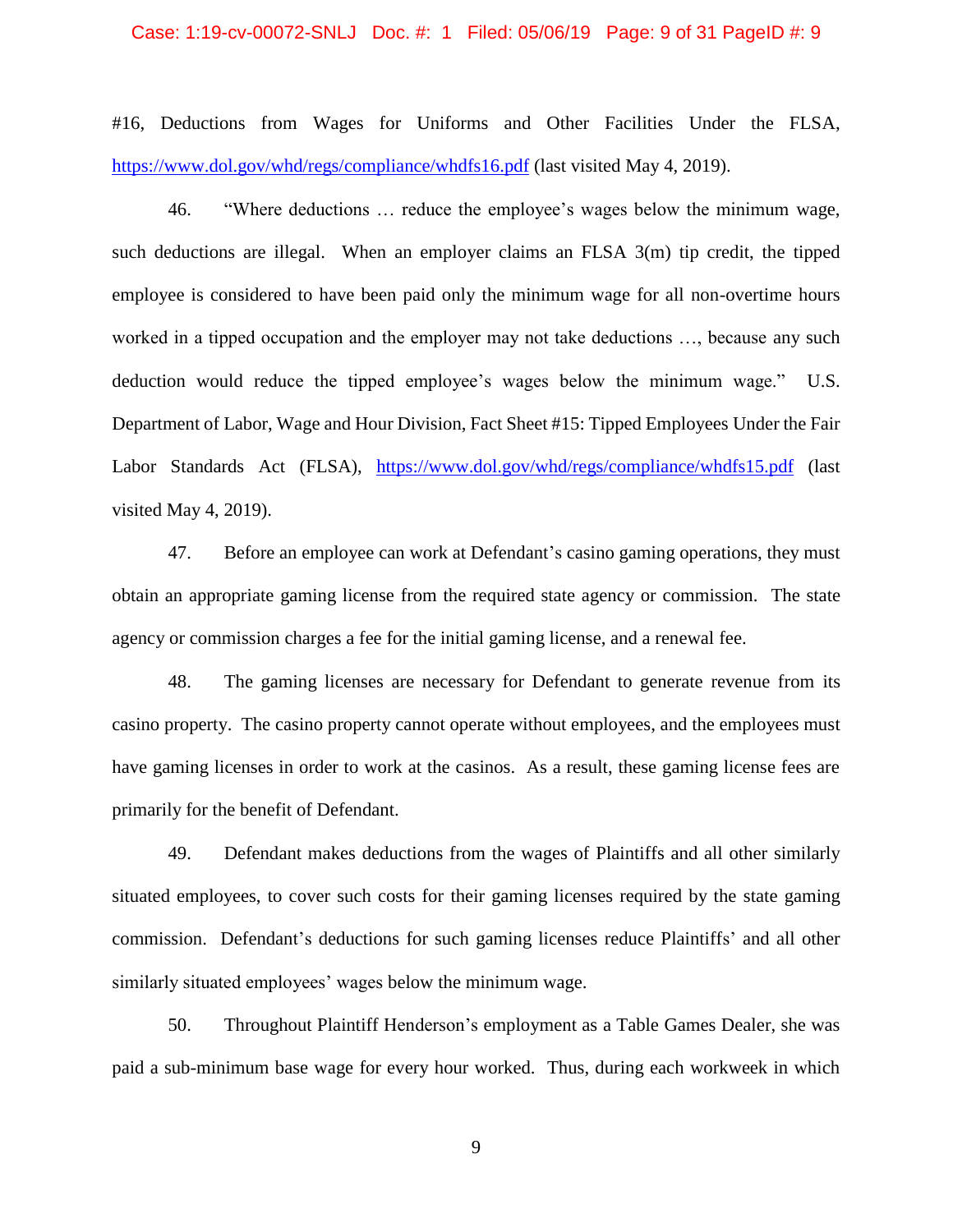Defendant made a deduction to her wages to cover such costs for her gaming license required by the state gaming commission, Plaintiff Henderson's regular rate of pay fell below the requisite federal minimum wage (\$7.25/hour) and the requisite Missouri state minimum wage. Because the amount Plaintiff Henderson was paid during each of those workweeks divided by the number of hours she actually worked resulted in an amount less than the statutory requirement, Defendant violated the minimum wage requirements.

51. Because such deductions reduce Plaintiffs' and all other similarly situated employees' wages below the required minimum wage, Defendant's actions are a violation of both state and federal laws.

### **COLLECTIVE AND CLASS ACTION ALLEGATIONS**

52. Plaintiffs re-allege the allegations set forth above.

53. Plaintiffs brings Count I, the FLSA claim arising out of Defendant's unlawful timeclock rounding policy, as an "opt in" collective action pursuant to 29 U.S.C. § 216(b) on behalf of themselves and the following collective action class:

> a. **FLSA Time-Clock Rounding Collective:** All persons currently and formerly employed by Defendant in hourly positions who worked at any time from three (3) years prior to the filing of the initial Class and Collective Action Complaint to the present.

54. Plaintiff Henderson brings Count II, the FLSA claim arising out of Defendant's tip credit notification policy, as an "opt in" collective action pursuant to 29 U.S.C. § 216(b) on behalf of herself and the following collective action class:

> a. **FLSA Unlawful Tip Credit Collective:** All persons currently and formerly employed by Defendant in hourly positions paid a direct hourly wage that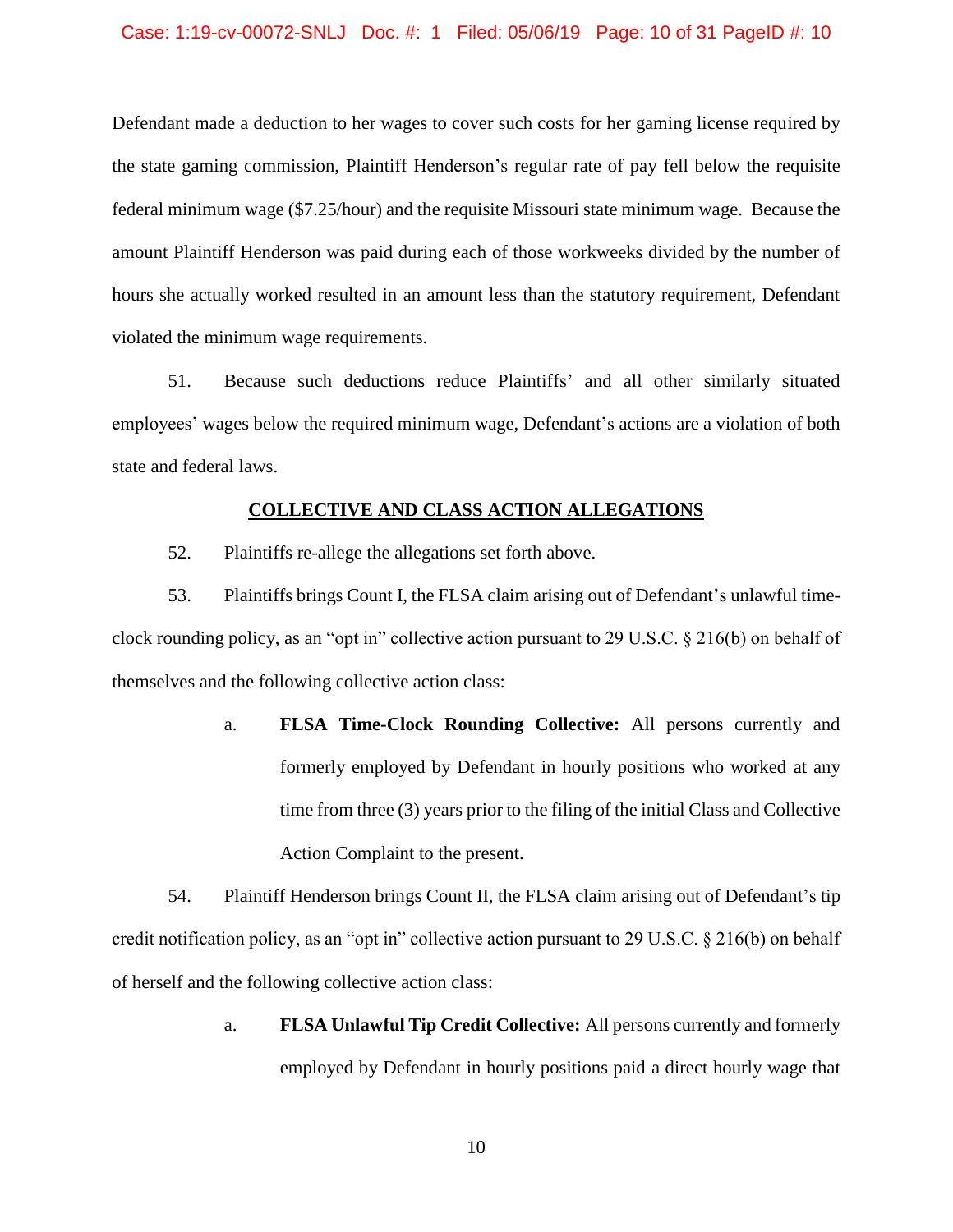### Case: 1:19-cv-00072-SNLJ Doc. #: 1 Filed: 05/06/19 Page: 11 of 31 PageID #: 11

is below the applicable federal minimum wage rates who worked at any time from three (3) years prior to the filing of the initial Class and Collective Action Complaint to the present.

55. Plaintiffs brings Count III, the FLSA claim arising out of Defendant's gaming license deduction policy, as an "opt-in" collective action pursuant to 29 U.S.C. § 216(b) on behalf of themselves and the following collective action class:

> a. **FLSA Gaming License Deduction Policy Collective:** All persons currently or formerly employed by Defendant in hourly positions who had a deduction made from their payroll check for gaming licenses during a workweek which reduced their earnings below the required federal minimum wage, at any time from three (3) years prior to the filing of the initial Class and Collective Action Complaint to the present.

56. Plaintiffs' FLSA claims (Counts I-III) may be pursued by those who opt-in to this case, pursuant to 29 U.S.C. § 216(b).

57. Plaintiffs, individually and on behalf of all others similarly situated, seek relief on a collective basis challenging Defendant's above-described FLSA violations. The number and identity of other plaintiffs yet to opt-in and consent to be party plaintiffs may be determined from Defendant's records, and potential opt-in plaintiffs may easily and quickly be notified of the pendency of this action.

58. Plaintiffs bring Count IV, the MMWL claim arising out of Defendant's unlawful time-clock rounding policy, as a class action under Fed. R. Civ. P. 23, on behalf of themselves and the following class: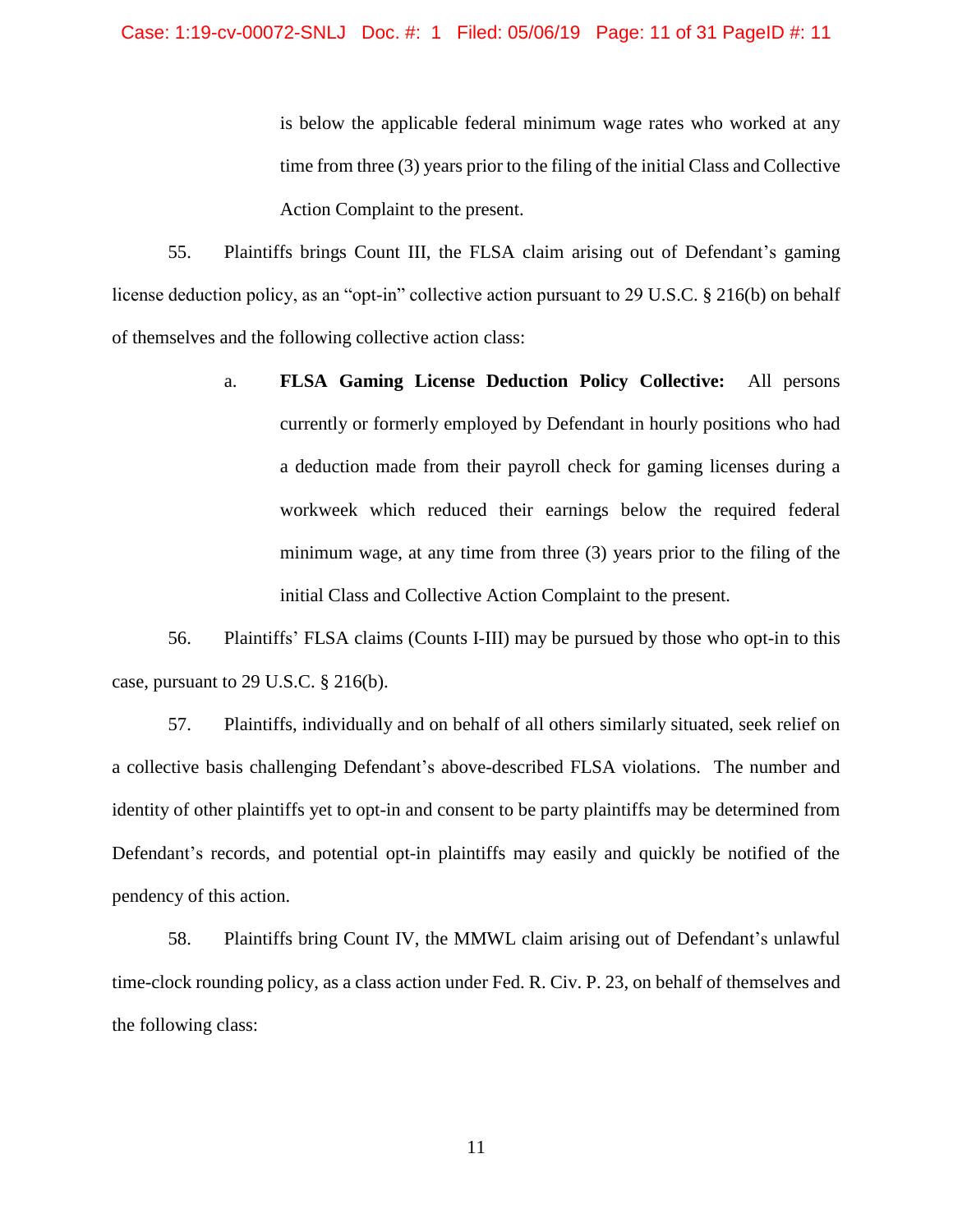a. **MMWL Time-Clock Rounding Policy Class:** All persons currently and formerly employed by Defendant in hourly positions who worked at any time from two (2) years prior to the filing of the initial Class and Collective Action Complaint to the present within the State of Missouri.

59. Plaintiff Henderson brings Count V, the MMWL claim arising out of Defendant's unlawful tip credit notification policy, as a class action under Fed. R. Civ. P. 23, on behalf of herself and the following class:

> a. **MMWL Unlawful Tip Credit Class:** All persons currently and formerly employed by Defendant in hourly positions paid a direct hourly wage that is below the applicable state minimum wage rates who worked at any time from two (2) years prior to the filing of the initial Class and Collective Action Complaint to the present within the State of Missouri.

60. Plaintiffs bring Count VI, the MMWL claim arising out of Defendant's gaming license deduction policy, as a class action under Fed. R. Civ. P. 23, on behalf of themselves and the following class:

> a. **MMWL Gaming License Deduction Policy Class:** All persons currently or formerly employed by Defendant in hourly positions who had a deduction made from their payroll check for gaming licenses during a workweek which reduced their earnings below the required state minimum wage, at any time from two (2) years prior to the filing of the initial Class and Collective Action Complaint to the present within the State of Missouri.

61. Plaintiffs bring Count VII, the Missouri common law breach of contract claim, as a class action under Fed. R. Civ. P. 23, on behalf of themselves and the following class: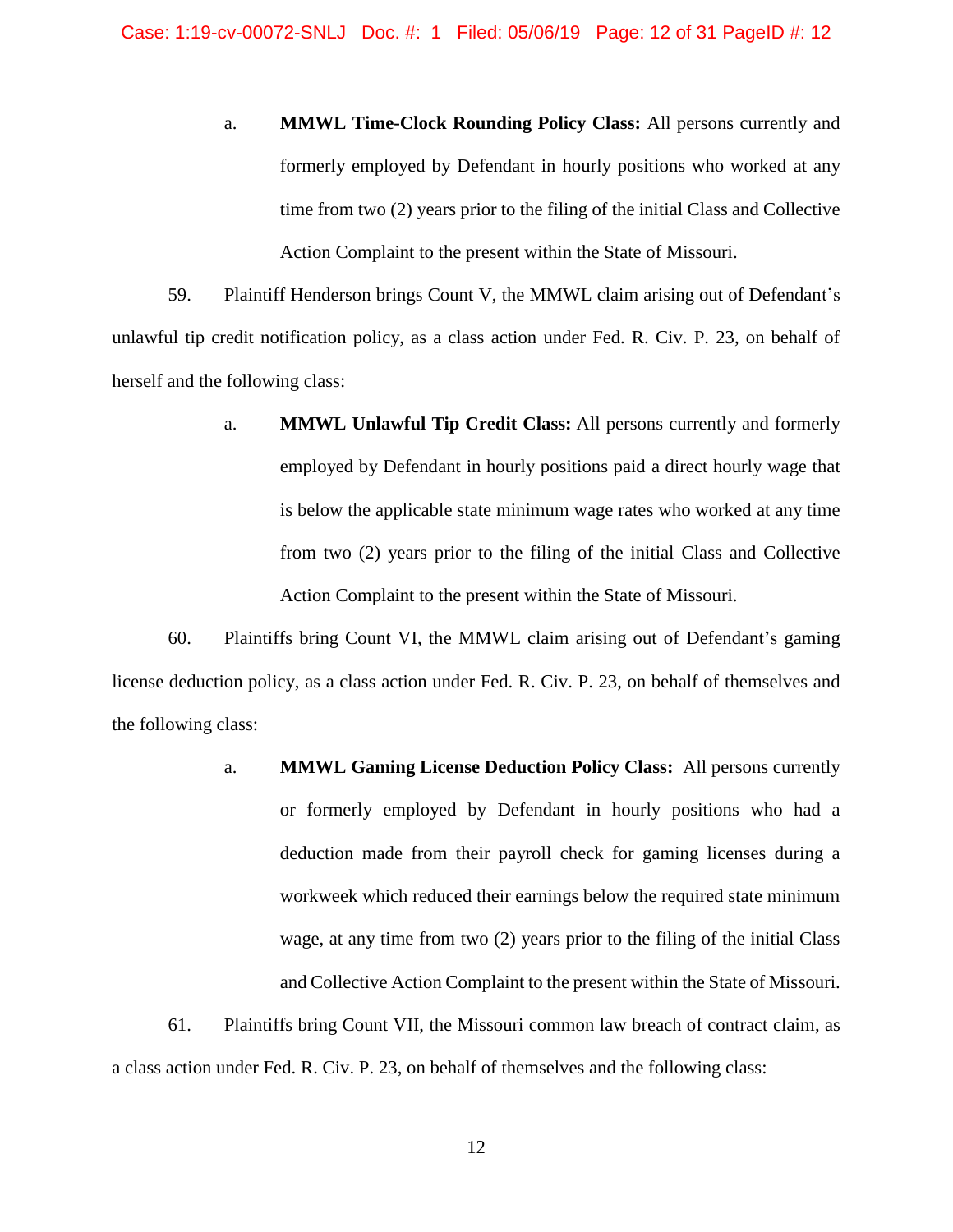a. **Missouri Common Law Breach of Contract Class:** All persons currently or formerly employed by Defendant in hourly positions at any time from five (5) years prior to the filing of the initial Class and Collective Action Complaint to the present within the State of Missouri.

62. Plaintiffs bring Count VIII, the unjust enrichment/quantum meruit claim, as a class action under Fed. R. Civ. P. 23, on behalf of themselves and the following class:

> a. **Missouri Unjust Enrichment / Quantum Meruit Class:** All persons currently and formerly employed by Defendant in hourly positions who worked at any time from five (5) years prior to the filing of the initial Class and Collective Action Complaint to the present within the State of Missouri.

63. Plaintiffs' MMWL claims (Count IV-VI), breach of contract claim (Count VII), and unjust enrichment/quantum meruit claim (Count VIII), described in detail below, satisfy the numerosity, commonality, typicality, adequacy, and superiority requirements of a class action pursuant to Fed. R. Civ. P. 23.

64. These classes each number in the hundreds of persons. As a result, joinder of all class members in a single action is impracticable. Class members may be informed of the pendency of this action through regular mail, e-mail, and/or posting of an approved notice.

65. There are common questions of fact and law to the classes that predominate over any questions affecting only individual class members. The questions of law and fact common to the classes arising from Defendant's actions include, without limitation, the following:

> a. Whether Defendant violated the FLSA and MMWL when they failed to pay Plaintiffs and class members for all hours worked;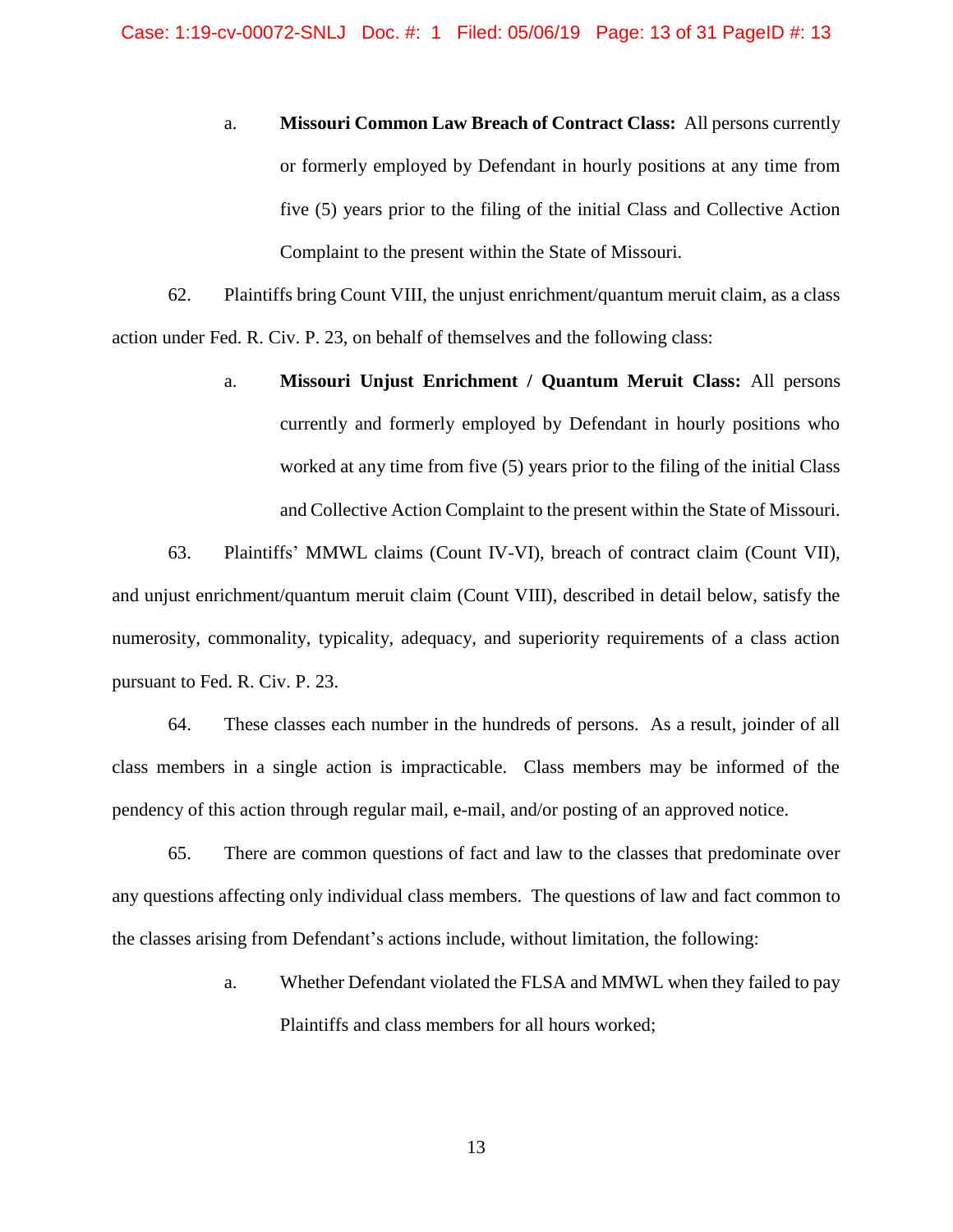- b. Whether Defendant had policies and practices of failing to compensate Plaintiffs and class members for all time worked through the use of a timeclock rounding system;
- c. Whether Defendant failed to pay Plaintiffs and class members overtime compensation required under the FLSA and MMWL;
- d. Whether the gaming license fees are primarily for Defendant's benefit and therefore unlawful;
- e. Whether Defendant gaming license deductions reduced Plaintiffs' and class members' wages below the applicable state or federal minimum wage rate;
- f. Whether Defendant breached its contracts with Plaintiffs and class members;
- g. Whether Defendant was unjustly enriched by virtue of its policies and practices with respect to Plaintiffs' and class members' pay;
- h. Whether Defendant failed to properly inform its hourly employees being paid sub-minimum wage rates of the requirements for the tip credit; and
- i. Whether Defendant willfully violated the FLSA and MMWL.

66. The questions set forth above predominate over any questions affecting only individual persons, and a class action is superior with respect to considerations of consistency, economy, efficiency, fairness, and equity to other available methods for the fair and efficient adjudication of the state law claims.

67. Plaintiffs' claims are typical of those of the respective classes in that class members have been employed in the same or similar positions as Plaintiffs and were subject to the same or similar unlawful practices as Plaintiffs.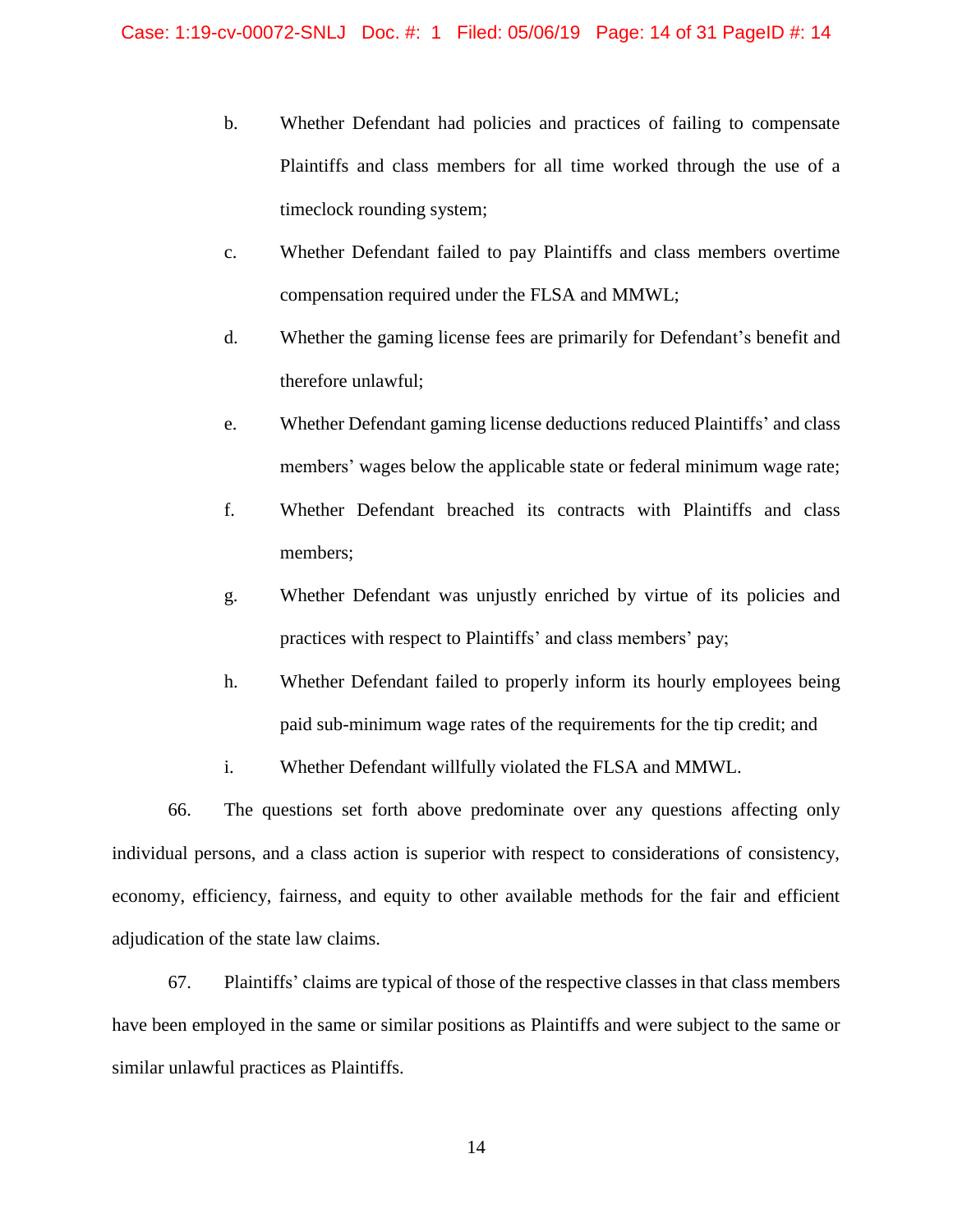#### Case: 1:19-cv-00072-SNLJ Doc. #: 1 Filed: 05/06/19 Page: 15 of 31 PageID #: 15

68. A class action is the superior method for the fair and efficient adjudication of Plaintiffs' claims. Defendant has acted or refused to act on grounds generally applicable to the classes. The presentation of separate actions by individual class members could create a risk of inconsistent and varying adjudications, establish incompatible standards of conduct for Defendant, and/or substantially impair or impede the ability of class members to protect their interests.

69. Plaintiffs are adequate representatives because they are members of each of the classes they seek to represent, and their interests do not conflict with the interests of the members of those classes. The interests of the members of the classes will be fairly and adequately protected by Plaintiffs and their undersigned counsel, who are experienced prosecuting complex wage and hour, employment, and class action litigation.

70. Maintenance of this action as a class action is a fair and efficient method for adjudication of this controversy. It would be impracticable and undesirable for each member of the classes who suffered harm to bring a separate action. In addition, the maintenance of separate actions would place a substantial and unnecessary burden on the courts and could result in consistent adjudications, while a single class action can determine, with judicial economy, the rights of all class members.

### **ALLEGATIONS APPLICABLE TO ALL FLSA CLAIMS (COUNTS I-III)**

71. At all times material herein, Plaintiffs and all others similarly situated have been entitled to the rights, protections, and benefits provided under the FLSA, 29 U.S.C. §§ 201, *et seq*.

72. The FLSA regulates, among other things, the payment of minimum wage and overtime pay by employers whose employees are engaged in interstate commerce, or engaged in the production of goods for commerce, or employed in an enterprise engaged in commerce or in the production of goods for commerce. 29 U.S.C.  $\S 206(a)$ ; 29 U.S.C.  $\S 207(a)(1)$ .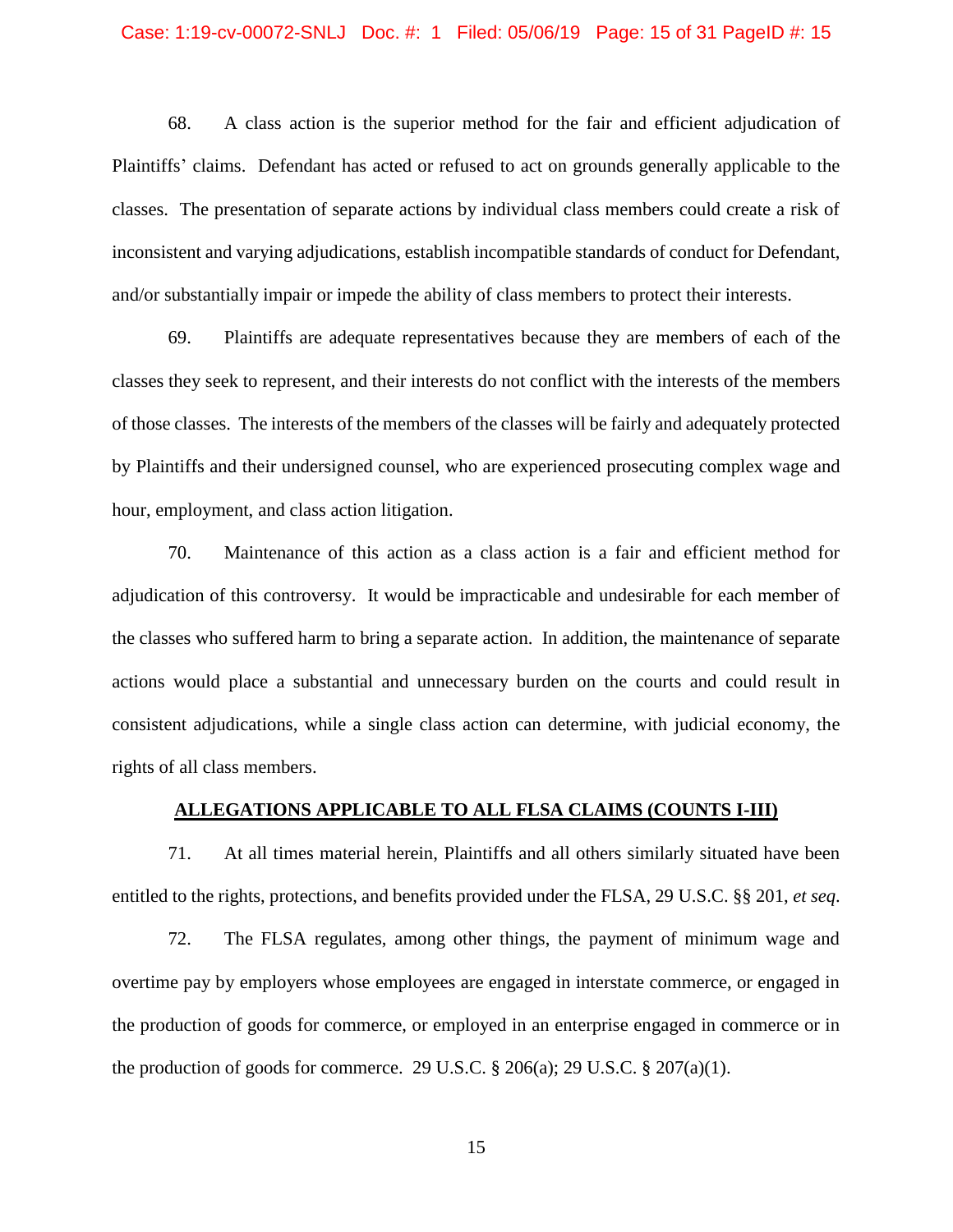73. Defendant is subject to the minimum wage and overtime pay requirements of the FLSA because they are enterprises engaged in interstate commerce and its employees are engaged in commerce.

74. During all relevant times to this action, Defendant was the "employer" of Plaintiffs and all similarly situated employees within the meaning of the FLSA. 29 U.S.C. § 203(d).

75. During all times relevant to this action, Plaintiffs and all similarly situated employees were Defendant's "employees" within the meaning of the FLSA. 29 U.S.C. § 203(e).

76. Plaintiffs and all similarly situated employees are covered, non-exempt employees within the meaning of the FLSA. Accordingly, Plaintiffs and all similarly situated employees must be paid minimum wage in accordance with 29 U.S.C. § 206.

77. Pursuant to the FLSA, employees are also entitled to be compensated at a rate of not less than one and one-half times the regular rate at which such employees are employed for all work performed in excess of 40 hours in a workweek. 29 U.S.C. § 207(a).

78. Although the FLSA contains some exceptions (or exemptions) from the minimum wage and overtime requirements, none of those exceptions (or exemptions) applies here.

79. Plaintiffs and all similarly situated employees are victims of uniform compensation policies.

80. Plaintiffs and all similarly situated employees are entitled to damages equal to the mandated minimum wage and overtime premium pay within the three (3) years preceding the filing of the Class and Collective Action Complaint, plus periods of equitable tolling, because Defendant acted willfully and knew, or showed reckless disregard of whether its conduct was prohibited by the FLSA.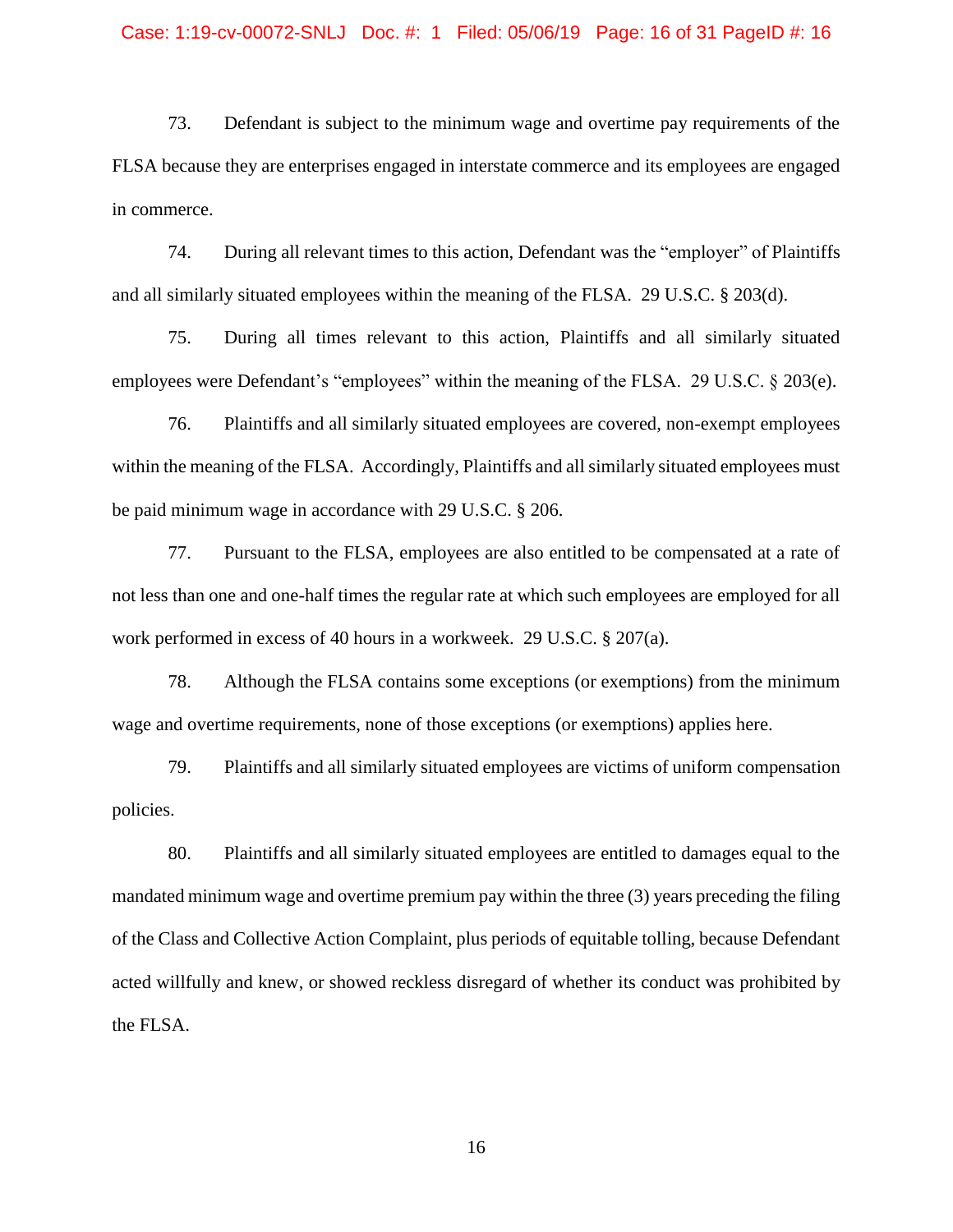### Case: 1:19-cv-00072-SNLJ Doc. #: 1 Filed: 05/06/19 Page: 17 of 31 PageID #: 17

81. Defendant has acted neither in good faith nor with reasonable grounds to believe that its actions and omissions were not a violation of the FLSA, and as a result, Plaintiffs and other similarly situated employees are entitled to recover an award of liquidated damages in an amount equal to the amount of unpaid wages as described by Section 16(b) of the FLSA, codified at 29 U.S.C. § 216(b). Alternatively, should the Court find Defendant acted in good faith or with reasonable grounds in failing to pay minimum wage and overtime compensation, Plaintiffs and all similarly situated employees are entitled to an award of prejudgment interest at the applicable legal rate.

82. As a result of these violations of the FLSA's minimum wage and overtime pay provisions, compensation has been unlawfully withheld by Defendant from Plaintiffs and all similarly situated employees. Accordingly, pursuant to 29 U.S.C. § 216(b), Defendant is liable for the unpaid minimum wages and overtime premium pay along with an additional amount as liquidated damages, pre-judgment and post-judgment interest, reasonable attorneys' fees, and costs of this action.

### **ALLEGATIONS APPLICABLE TO ALL MMWL CLAIMS (COUNTS IV-VI)**

83. At all times relevant, Plaintiffs and the class members have been entitled to the rights, protections, and benefits provided under the Missouri Minimum Wage Law ("MMWL"), R.S.Mo. § 290.500 *et seq*.

84. The MMWL regulates, among other things, the payment of minimum wage and overtime wages by employers, subject to limited exceptions not applicable herein, and provide or have provided for during part or all of the applicable limitations period for a higher minimum wage than that provided for under federal law. R.S.Mo. §§ 290.500(3) & (4); R.S.Mo. § 290.505.1.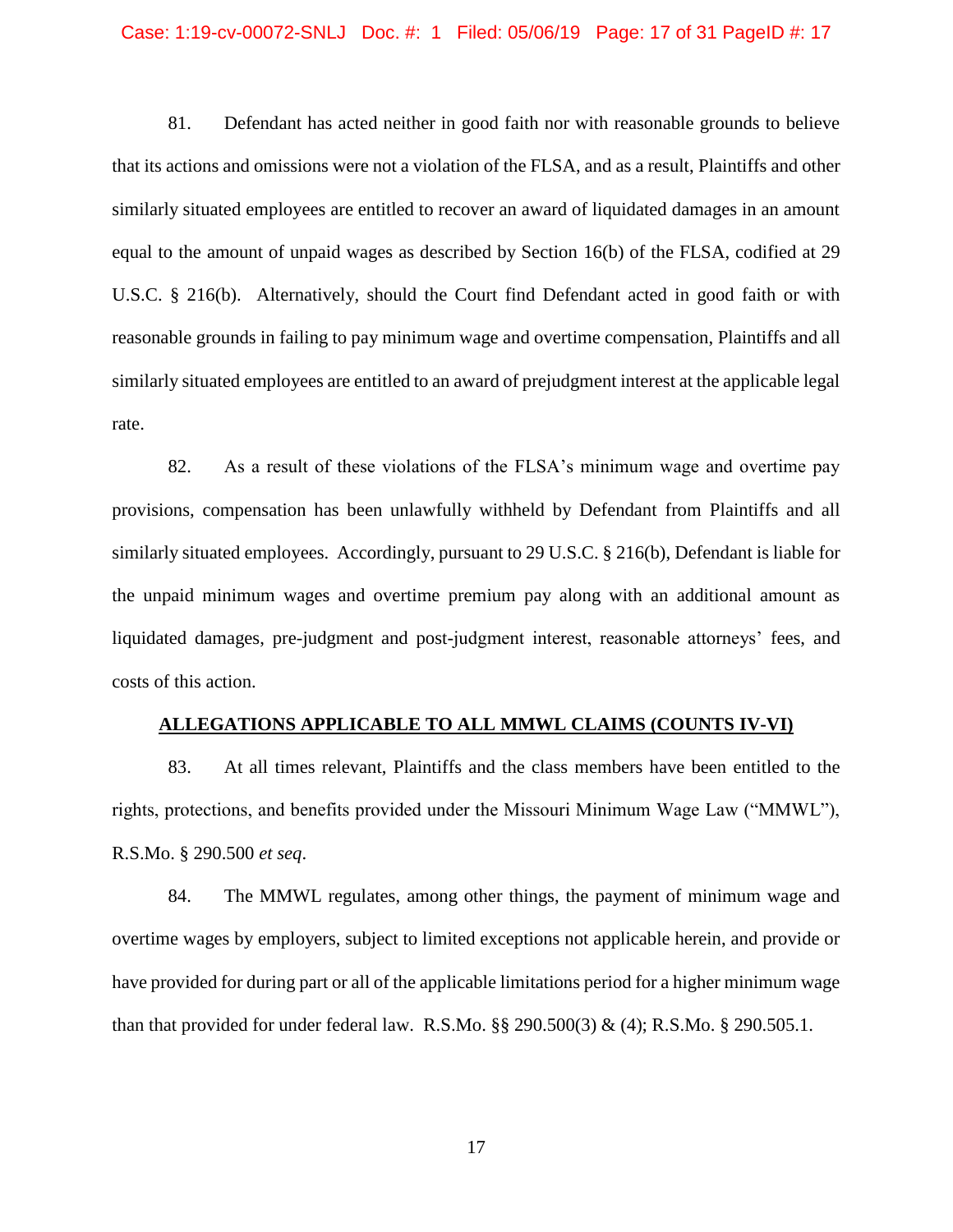### Case: 1:19-cv-00072-SNLJ Doc. #: 1 Filed: 05/06/19 Page: 18 of 31 PageID #: 18

85. The MMWL should be construed in accordance with its provisions and those of the FLSA. Specifically, the Missouri Department of Labor has promulgated regulations providing that except as otherwise provided by Missouri law, the interpretation and enforcement of the MMWL follows the FLSA and its companion regulations. *See* 8 C.S.R. § 30-4.010(1).

86. During all times relevant to this action, Defendant was the "employer" of Plaintiffs and the class members within the meaning of the MMWL. R.S.Mo. §§ 290.500(3), (4).

87. During all times relevant to this action, Plaintiffs and the class members were Defendant's "employees" within the meaning of the MMWL. R.S.Mo. §§ 290.500(3).

88. Plaintiffs and the class members are covered, non-exempt employees within the meaning of the MMWL. Accordingly, employees are entitled to be paid at least minimum wage for all hours worked in each workweek. R.S.Mo. § 290.502.1.

89. Pursuant to the MMWL, employees are also entitled to be compensated at a rate of not less than one and one-half times the regular rate at which such employees are employed for all work performed in excess of 40 hours in a workweek. R.S.Mo. § 290.505.1.

90. Although the MMWL contains some exceptions (or exemptions) from the minimum wage and overtime pay obligations, none of those exceptions (or exemptions) applies here. R.S.Mo. § 290.500(3).

91. Plaintiffs and the class members are victims of uniform and employer-based compensation policies.

92. Plaintiffs and the Class are entitled to damages equal to all unpaid regular and overtime wages due within two (2) years preceding the filing of this Class and Collective Action Complaint, plus periods of equitable tolling, along with an additional equal amount as liquidated damages, less any amount actually paid to the employees by Defendant. R.S.Mo. § 290.527.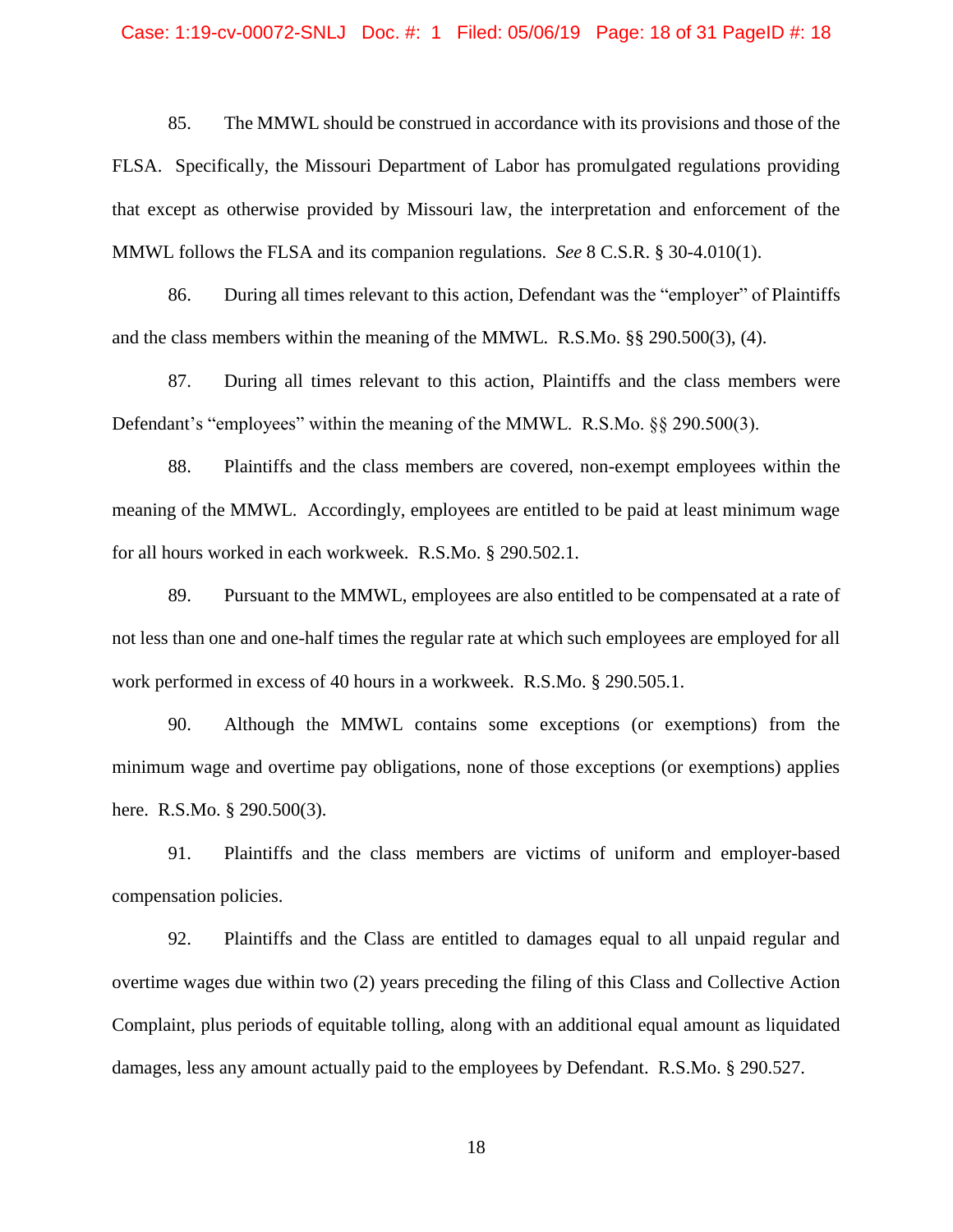Case: 1:19-cv-00072-SNLJ Doc. #: 1 Filed: 05/06/19 Page: 19 of 31 PageID #: 19

93. Plaintiffs and the Class are also entitled to an award of pre-judgment and postjudgment interest at the applicable legal rate.

94. Defendant is also liable to Plaintiffs and the Class for costs and reasonable attorney fees incurred in this action. R.S.Mo. § 290.527.

### **COUNT I - FLSA (Unpaid Overtime & Minimum Wages)**

## **Arising Out of Defendant's Unlawful Time-Clock Rounding Policy**

# **(Brought Against Defendant by Plaintiffs Individually and on Behalf of All Others Similarly Situated)**

95. Plaintiffs re-allege the allegations set forth above.

96. Defendant violated the FLSA by failing to pay Plaintiffs and all other similarly situated employees for all compensable hours worked at the legal and applicable wage rates for all hours worked in a workweek.

97. Specifically, as discussed above, Defendant utilize an unlawful time-clock rounding policy that, when combined with its attendance and/or disciplinary policies, forces employees to work off-the-clock without being paid at the legal and applicable wage rates for both straight and overtime hours.

98. Defendant's practice was to unlawfully and willfully fail to properly pay its hourly employees for all hours worked.

99. WHEREFORE, on Count I of this Class and Collective Action Complaint, Plaintiffs and all similarly situated employees demand judgment against Defendant and pray this Court:

> a. Issue notice to all similarly situated employees of Defendant informing them of their right to file consents to join the FLSA portion of this action;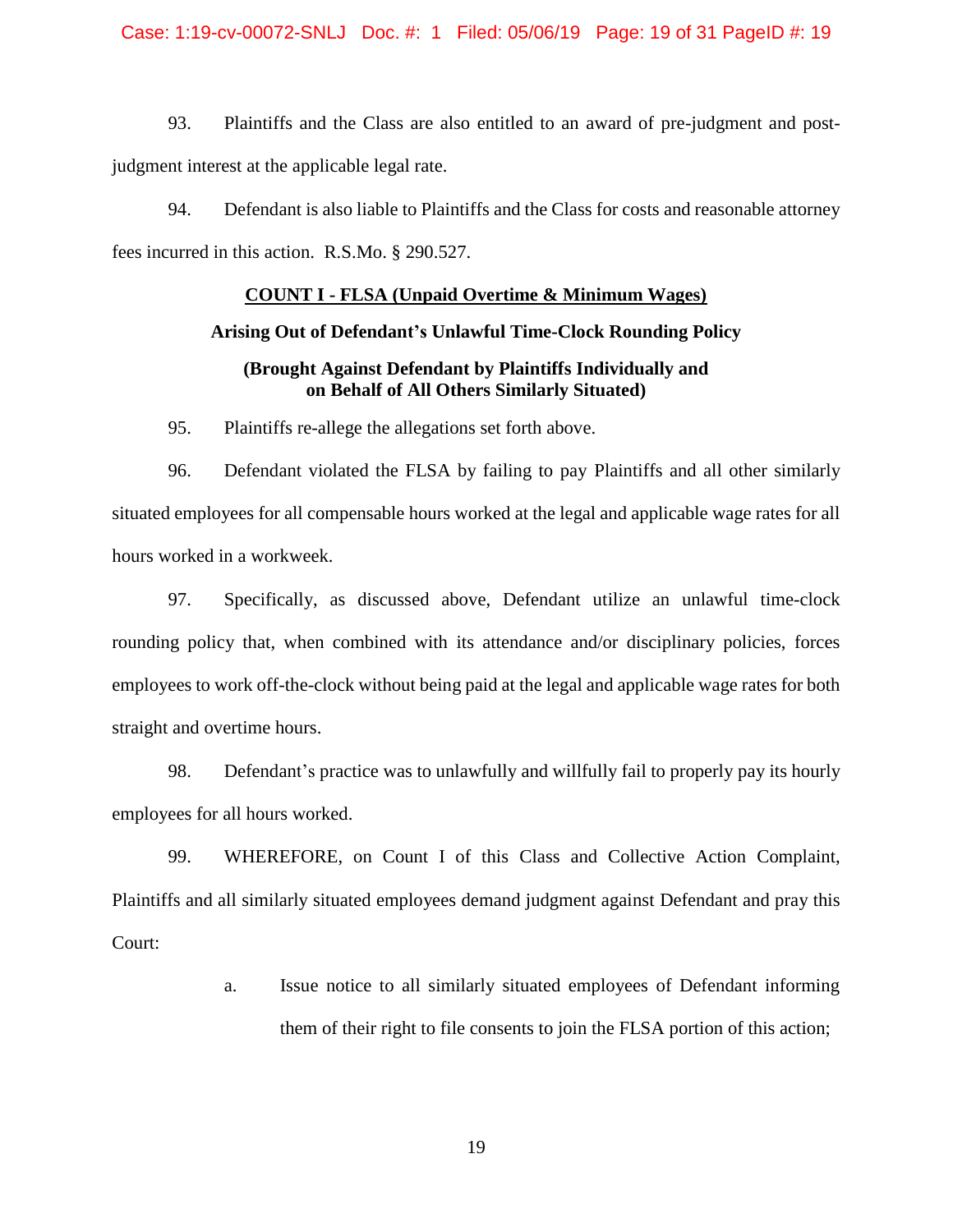- b. Award Plaintiffs and all similarly situated employees damages for unpaid minimum wages and unpaid overtime wages under 29 U.S.C. § 216(b);
- c. Award Plaintiffs and all similarly situated employees liquidated damages under 29 U.S.C. § 216(b);
- d. Award Plaintiffs and all similarly situated employees pre-judgment and post-judgment interest as provided by law;
- e. Award Plaintiffs and all similarly situated employees attorneys' fees and costs under 29 U.S.C. § 216(b);
- f. Award Plaintiffs and all similarly situated employees such other relief as the Court deems fair and equitable.

# **COUNT II - FLSA (Unpaid Minimum Wages)**

## **Arising Out of Defendant's Tip Credit Notification Policy**

# **(Brought Against Defendant by Plaintiff Henderson Individually and on Behalf of All Others Similarly Situated)**

100. Plaintiffs re-allege the allegations set forth above.

101. Defendant violated the FLSA by failing to pay Plaintiff Henderson and all others similarly situated minimum wages for all hours worked in a workweek.

102. Specifically, Defendant paid Plaintiff Henderson and others similarly situated below the federal minimum wage rate without complying with the "tip credit" rules required for an employer to pay less than the federal minimum wage.

103. In particular, Plaintiff Henderson and other similarly situated tipped employees were not informed, in advance of Defendant's use of the tip credit, of: (1) the additional amount by which the wages of the tipped employee are increased on account of the tip credit claimed by Defendant, which amount may not exceed the value of the tips actually received the employee; (2)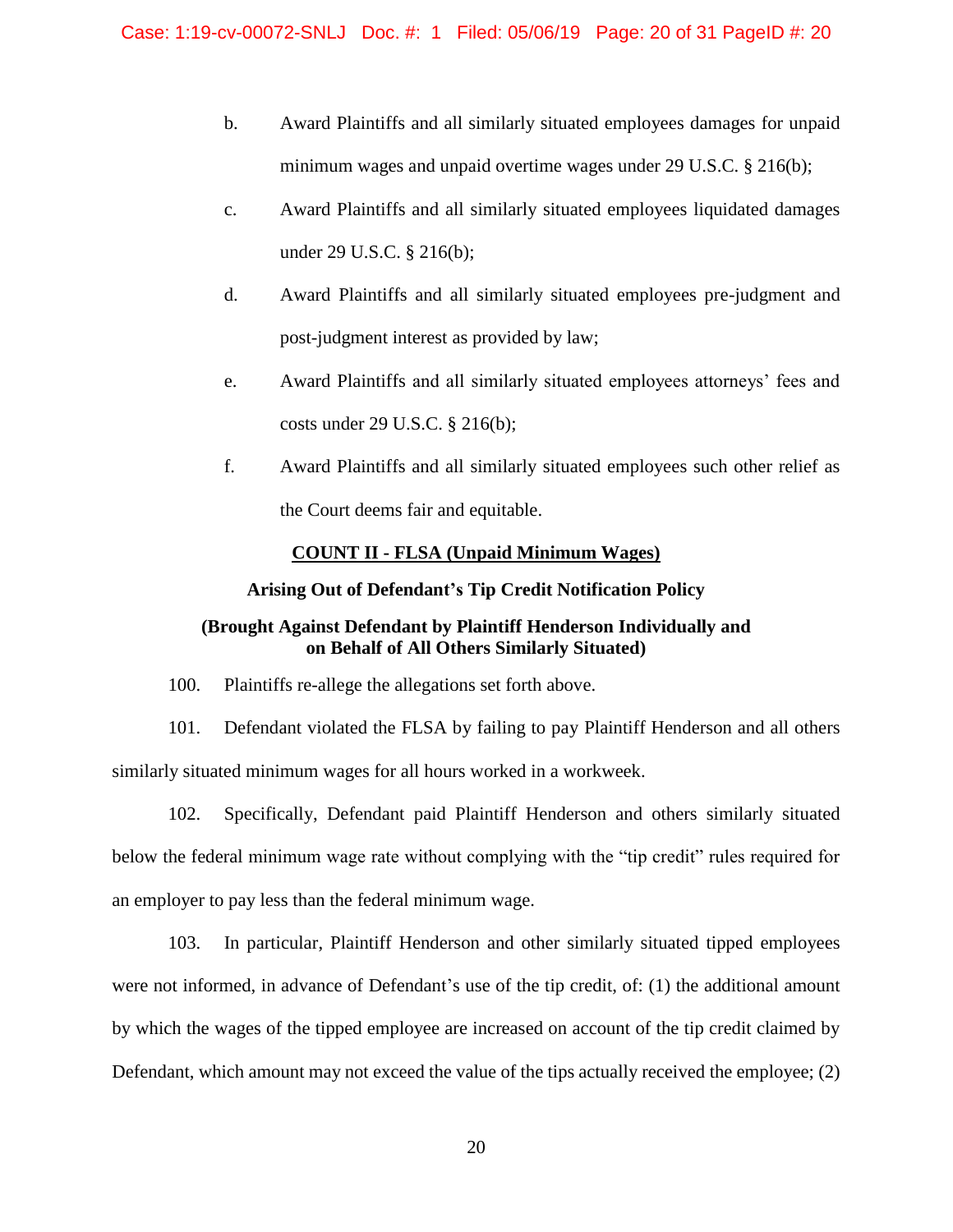#### Case: 1:19-cv-00072-SNLJ Doc. #: 1 Filed: 05/06/19 Page: 21 of 31 PageID #: 21

that all tips received by the tipped employee must be retained by the employee except for a valid tip pooling arrangement limited to employees who customarily and regularly receive tips; and (3) that the tip credit shall not apply to any employee who has not been informed of these requirements in this section.

104. Defendant failed to comply with the notification requirements set forth within the express language of the FLSA and supporting federal regulations. 29 U.S.C.  $\S$  203(m)(2); 29 C.F.R. § 531.59(b).

105. As Defendant has failed to properly inform Plaintiff Henderson and other similarly situated tipped employees of the required tip credit provisions and are not entitled to claim a tip credit, Defendant has willfully violated state and/or federal law by failing and refusing to pay all minimum wages due and owing to Plaintiffs and all other similarly situated employees.

106. Defendant's practice was to unlawfully and willfully fail to comply with the requirements for its entitlement to a tip credit and therefore, Plaintiff Henderson and the similarly situated tipped employees were not properly paid minimum wages pursuant to the FLSA.

107. WHEREFORE, on Count II of this Class and Collective Action Complaint, Plaintiff Henderson and all similarly situated employees demand judgment against Defendant and pray this Court:

- a. Issue notice to all similarly situated employees of Defendant informing them of their right to file consents to join the FLSA portion of this action;
- b. Award Plaintiff Henderson and all similarly situated employees damages for unpaid minimum wages under 29 U.S.C. § 216(b);
- c. Award Plaintiff Henderson and all similarly situated employees liquidated damages under 29 U.S.C. § 216(b);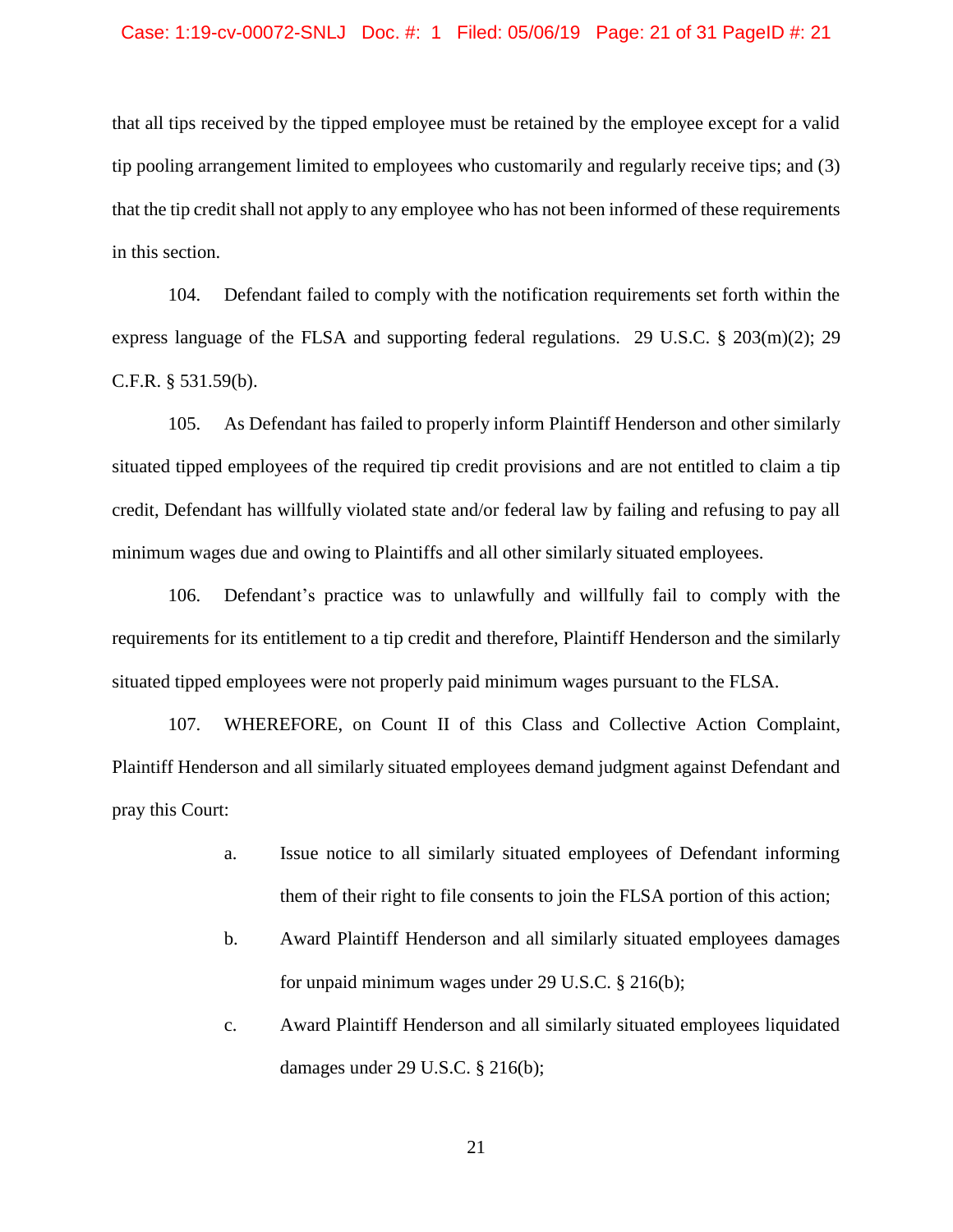- d. Award Plaintiff Henderson and all similarly situated employees prejudgment and post-judgment interest as provided by law;
- e. Award Plaintiff Henderson and all similarly situated employees attorneys' fees and costs under 29 U.S.C. § 216(b);
- f. Award Plaintiff Henderson and all similarly situated employees such other relief as the Court deems fair and equitable.

## **COUNT III - FLSA (Unpaid Overtime & Minimum Wages)**

## **Arising Out of Defendant's Gaming License Fee Deduction Policy**

# **(Brought Against Defendant by Plaintiffs Individually and on Behalf of All Others Similarly Situated)**

108. Plaintiffs re-allege the allegations set forth above.

109. Defendant violated the FLSA by making deductions from the wages of Plaintiffs and other similarly situated employees for gaming license fees, which reduced their wages below the federally required minimum wage and caused them to be underpaid overtime wages. These deductions were primarily for the benefit of Defendant and, therefore, cannot constitute a credit toward Defendant's obligation to pay Plaintiffs and other similarly situated employees minimum wage. As a result, Plaintiffs and all similarly situated employees were paid below the federal minimum wage during the workweeks in which these deductions were made.

110. Defendant's practice was unlawful and a willful failure to comply with the requirements the FLSA.

111. WHEREFORE, on Count III of this Class and Collective Action Complaint, Plaintiffs and all similarly situated employees demand judgment against Defendant and pray this Court: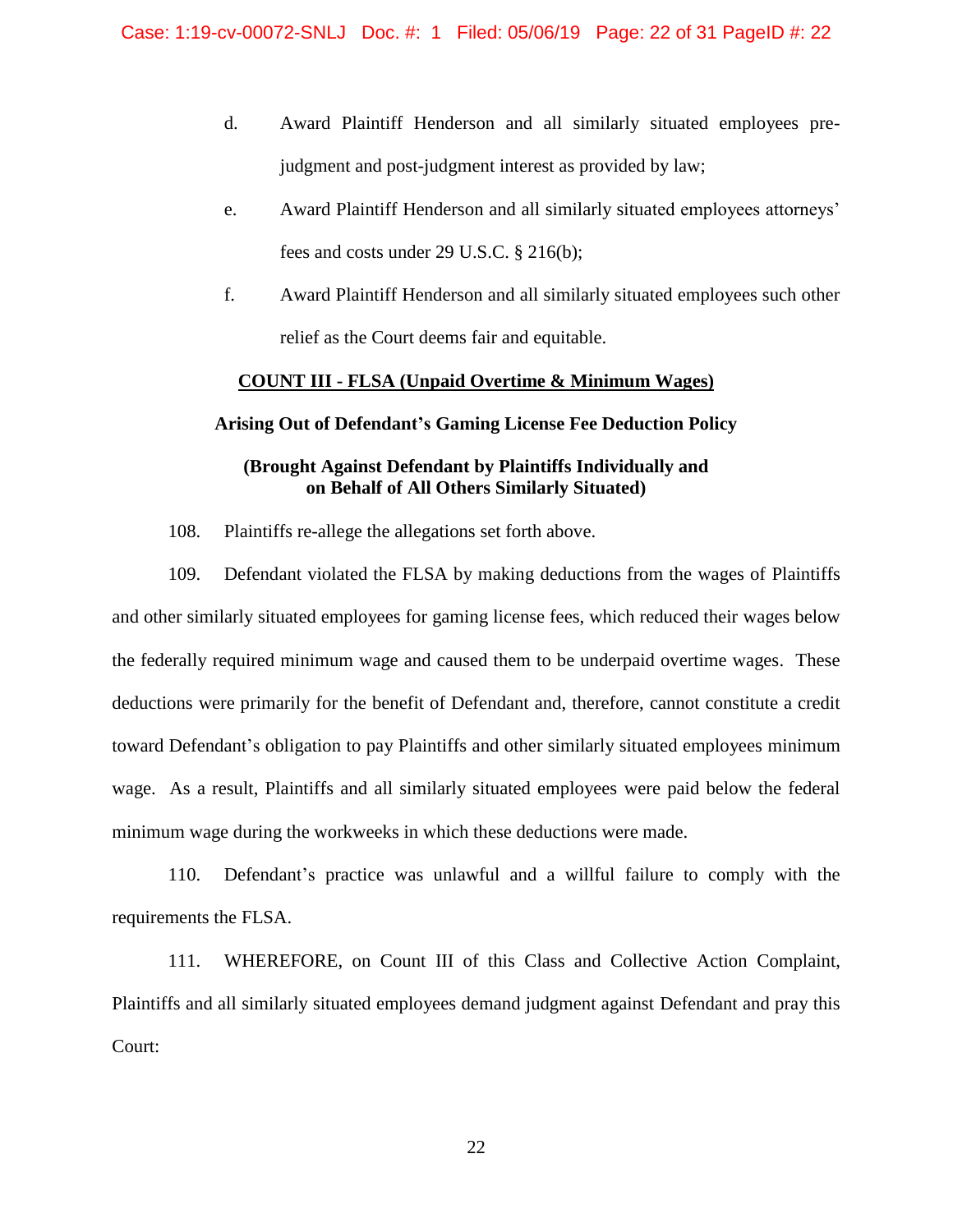- a. Issue notice to all similarly situated employees of Defendant informing them of their right to file consents to join the FLSA portion of this action;
- b. Award Plaintiffs and all similarly situated employees damages for unpaid minimum wages and unpaid overtime wages under 29 U.S.C. § 216(b);
- c. Award Plaintiffs and all similarly situated employees liquidated damages under 29 U.S.C. § 216(b);
- d. Award Plaintiffs and all similarly situated employees pre-judgment and post-judgment interest as provided by law;
- e. Award Plaintiffs and all similarly situated employees attorneys' fees and costs under 29 U.S.C. § 216(b); and
- f. Award Plaintiffs and all similarly situated employees such other relief as the Court deems fair and equitable.

# **COUNT IV – MMWL (Unpaid Overtime & Minimum Wages)**

# **Arising Out of Defendant's Unlawful Time-Clock Rounding Policy**

# **(Brought Against Defendant by Plaintiffs Individually and on Behalf of All Others Similarly Situated)**

112. Plaintiffs re-allege the allegations as set forth above.

113. Defendant violated the MMWL by failing to pay Plaintiffs and all other similarly situated employees for all compensable hours worked at the legal and applicable wage rates for all hours worked in a workweek.

114. Specifically, as discussed above, Defendant utilize an unlawful time-clock rounding policy that, when combined with its attendance and/or disciplinary policies, forces employees to work off-the-clock without being paid at the legal and applicable wage rates for both straight and overtime hours.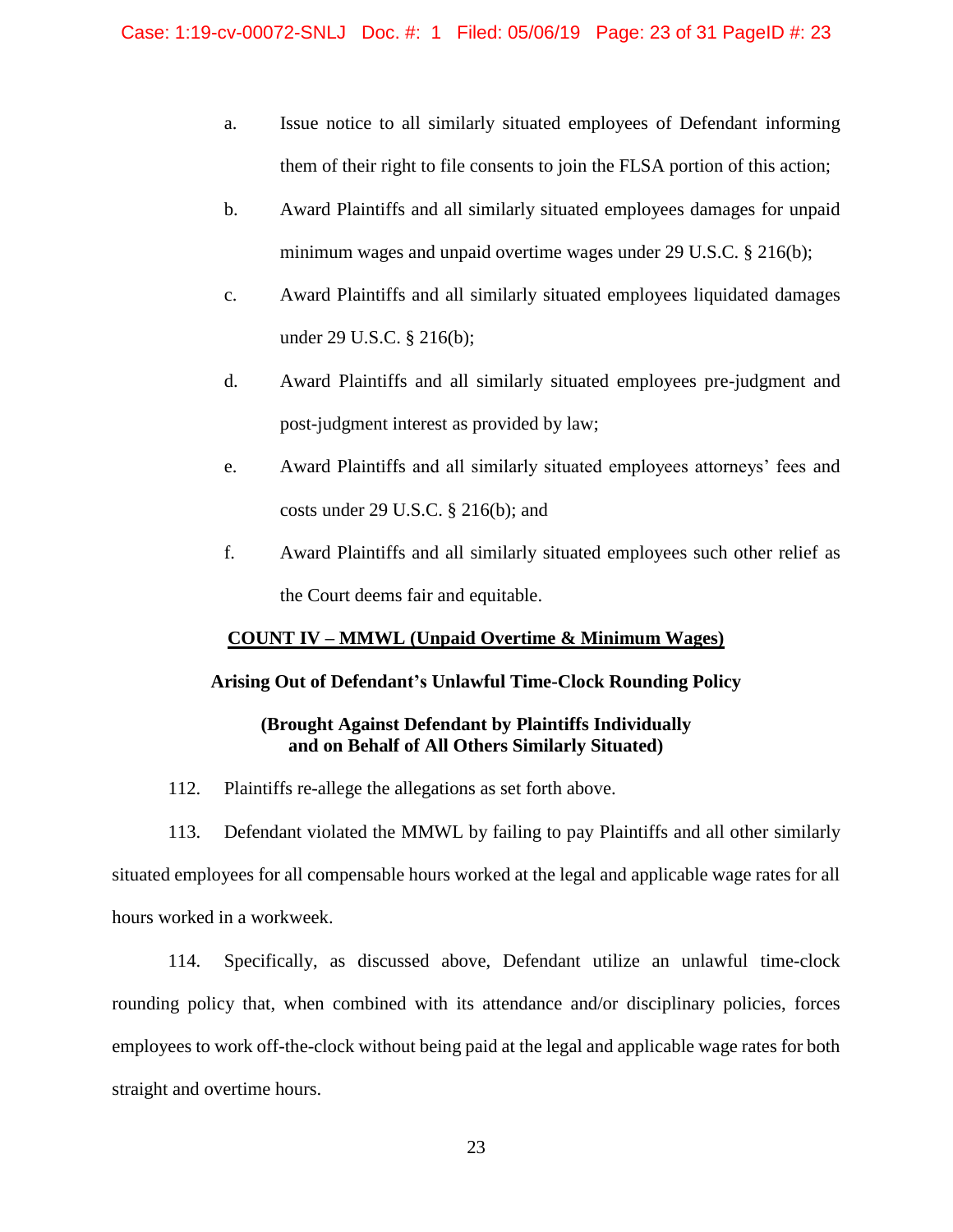115. Defendant's practice was to unlawfully and willfully fail to properly pay its hourly employees for all hours worked. These policies resulted in Defendant failing to pay Plaintiffs and all other similarly situated employees all earned overtime wages. In addition, these policies resulted in Defendant failing to pay Plaintiffs and all other similarly situated employees minimum wages for all hours worked.

116. WHEREFORE, on Count IV of this Class and Collective Action Complaint, Plaintiffs and the class members demand judgment against Defendant and pray this Court:

- a. Certify the state law claim set forth in Count IV above as a class action pursuant to Fed. R. Civ. P. 23;
- b. Award Plaintiffs and the Class damages for unpaid minimum wages and unpaid overtime wages under R.S.Mo. § 290.527;
- c. Award Plaintiffs and the Class liquidated damages under R.S.Mo. § 290.527;
- d. Award Plaintiffs and the Class pre-judgment and post-judgment interest as provided by law;
- e. Award Plaintiffs and the Class attorneys' fees and costs as allowed by R.S.Mo. § 290.527; and
- f. Award Plaintiffs and the Class such other relief as the Court deems fair and equitable.

# **COUNT V – MMWL (Unpaid Minimum Wages)**

# **Arising Out of Defendant's Tip Credit Notification Policy**

# **(Brought Against Defendant by Plaintiff Henderson Individually and on Behalf of All Others Similarly Situated)**

117. Plaintiffs re-allege the allegations as set forth above.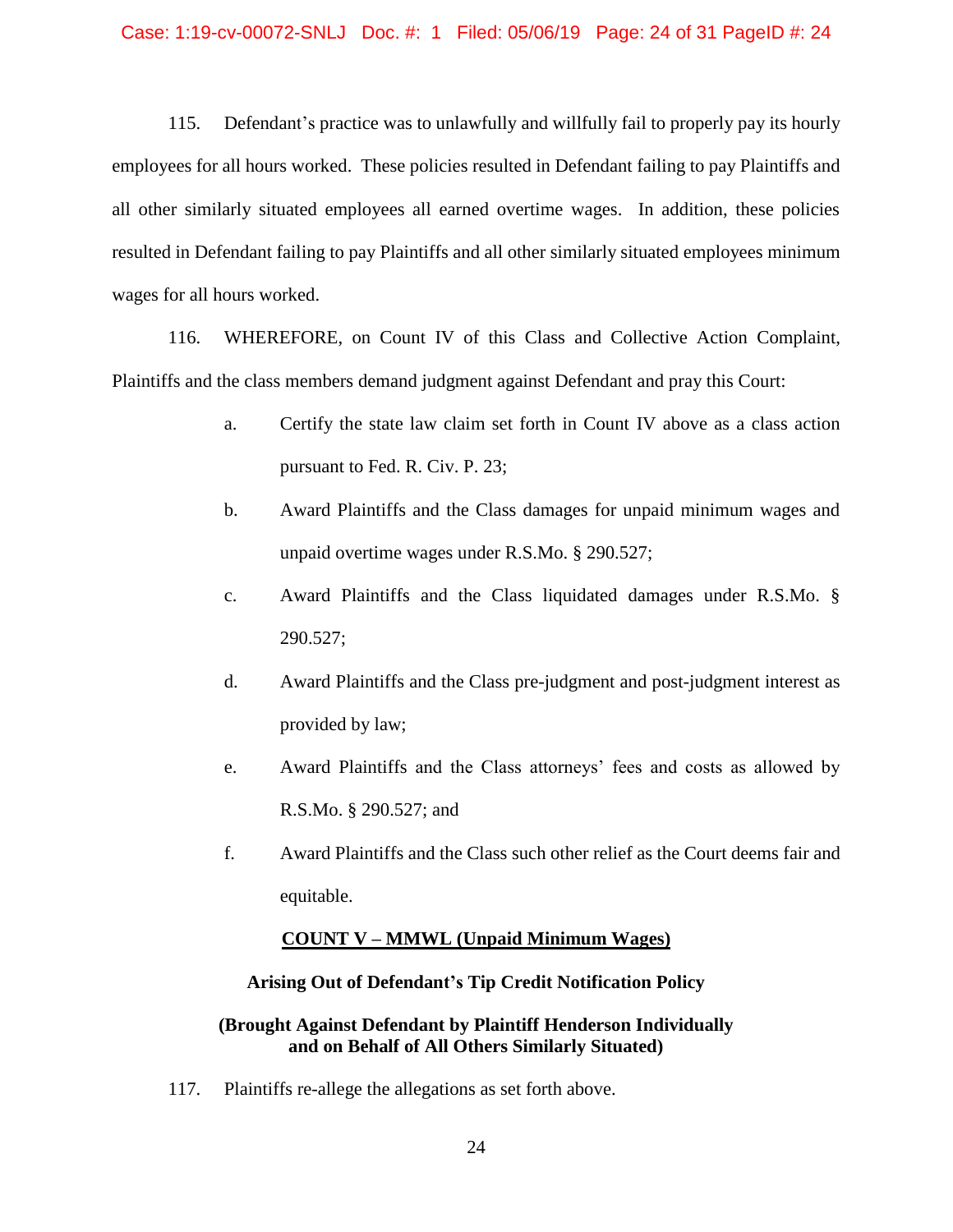#### Case: 1:19-cv-00072-SNLJ Doc. #: 1 Filed: 05/06/19 Page: 25 of 31 PageID #: 25

118. Defendant violated the MMWL by failing to pay Plaintiff Henderson and all others similarly situated minimum wages for all hours worked in a workweek.

119. Specifically, Defendant paid Plaintiff Henderson and all others similarly situated below the state minimum wage rate without complying with the "tip credit" rules required for an employer to pay less than the state minimum wage.

120. In particular, Plaintiff Henderson and other similarly situated tipped employees were not informed, in advance of Defendant's use of the tip credit, of: (1) the amount of the cash wage that is to be paid to the tipped employee by the employer; (2) the additional amount by which the wages of the tipped employee are increased on account of the tip credit claimed by Defendant, which amount may not exceed the value of the tips actually received the employee; (3) that all tips received by the tipped employee must be retained by the employee except for a valid tip pooling arrangement limited to employees who customarily and regularly receive tips; and/or (4) that the tip credit shall not apply to any employee who has not been informed of these requirements in this section.

121. Defendant failed to comply with the notification requirements set forth within the express language of the FLSA and supporting federal regulations, which are controlling within the context of the MMWL. 29 U.S.C. § 203(m)(2); 29 C.F.R. § 531.59(b); 8 C.S.R. § 30-4.010.

122. As Defendant has failed to properly inform Plaintiff Henderson and other similarly situated tipped employees of the required tip credit provisions, Defendant has willfully violated state law by failing and refusing to pay all minimum wages due and owing to Plaintiff Henderson and all other similarly situated employees.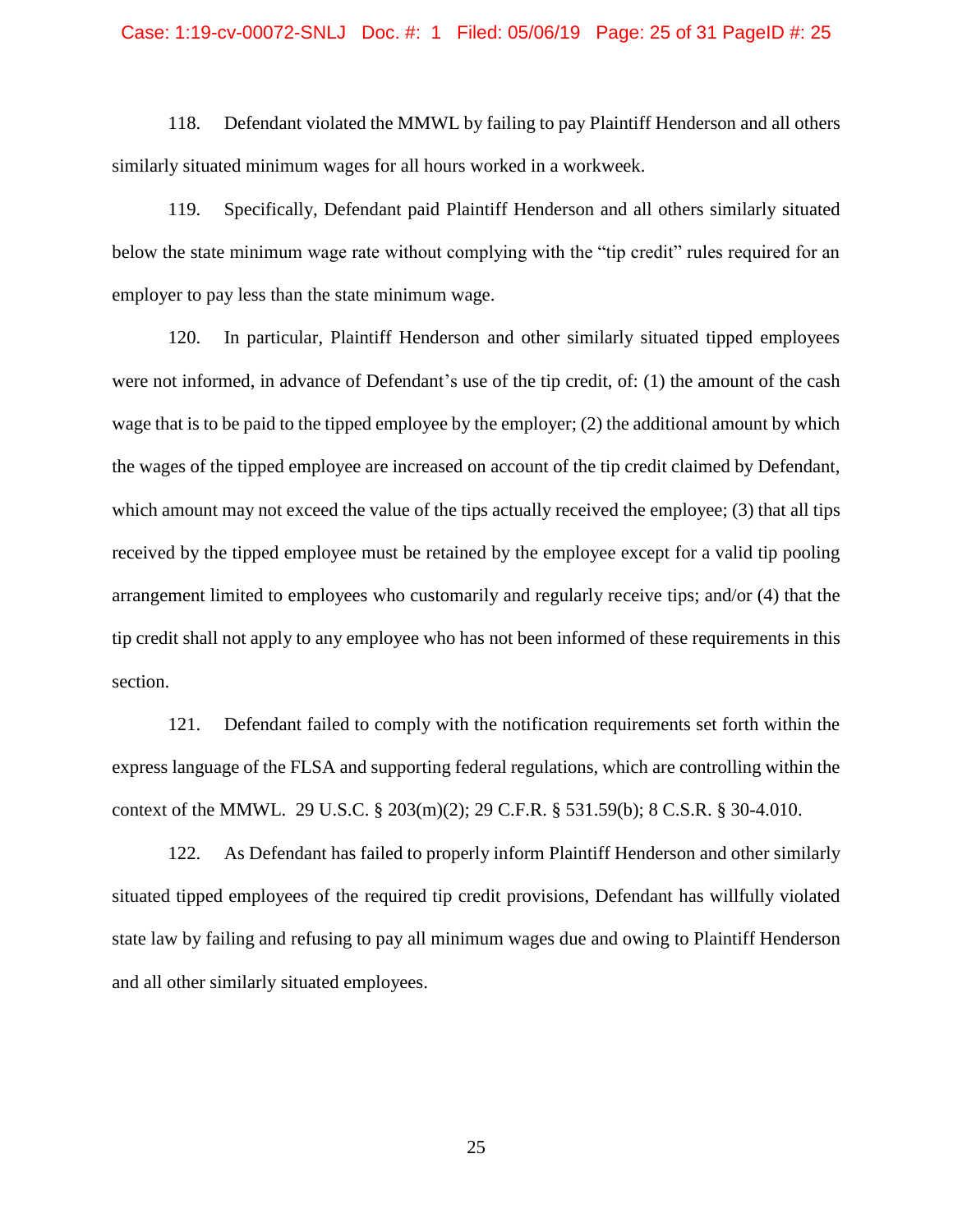### Case: 1:19-cv-00072-SNLJ Doc. #: 1 Filed: 05/06/19 Page: 26 of 31 PageID #: 26

123. Defendant's practice was to unlawfully and willfully fail to comply with the requirements for its entitlement to a tip credit and therefore, Plaintiff Henderson and the similarly situated tipped employees were not properly paid minimum wages pursuant to the MMWL.

124. WHEREFORE, on Count V of this Class and Collective Action Complaint, Plaintiff Henderson and the class members demand judgment against Defendant and pray this Court:

- a. Certify the state law claim set forth in Count V above as a class action pursuant to Fed. R. Civ. P. 23;
- b. Award Plaintiff Henderson and the Class damages for unpaid minimum wages and unpaid overtime wages under R.S.Mo. § 290.527;
- c. Award Plaintiff Henderson and the Class liquidated damages under R.S.Mo. § 290.527;
- d. Award Plaintiff Henderson and the Class pre-judgment and post-judgment interest as provided by law;
- e. Award Plaintiff Henderson and the Class attorneys' fees and costs as allowed by R.S.Mo. § 290.527; and
- f. Award Plaintiff Henderson and the Class such other relief as the Court deems fair and equitable.

## **COUNT VI – MMWL (Unpaid Overtime & Minimum Wages)**

## **Arising Out of Defendant's Gaming License Fee Deduction Policy**

## **(Brought Against Defendant by Plaintiffs Individually and on Behalf of All Others Similarly Situated)**

125. Plaintiffs re-allege the allegations as set forth above.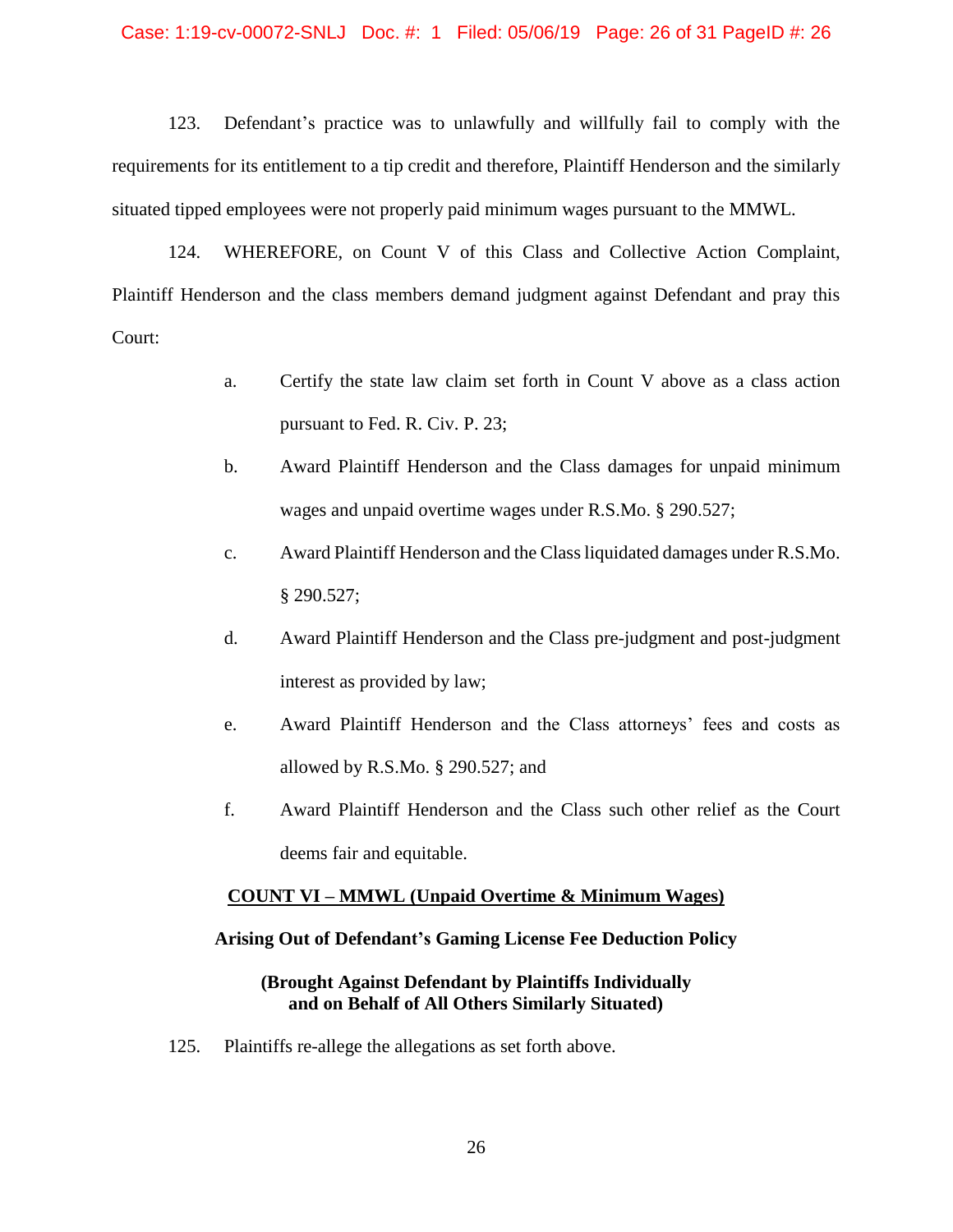### Case: 1:19-cv-00072-SNLJ Doc. #: 1 Filed: 05/06/19 Page: 27 of 31 PageID #: 27

126. Defendant violated the MMWL by making deductions from the wages of Plaintiffs and other similarly situated employees for gaming license fees, which reduced their wages below the state required minimum wage and caused them to be underpaid overtime wages. These deductions were primarily for the benefit of Defendant and, therefore, cannot constitute a credit toward Defendant's obligation to pay Plaintiffs and other similarly situated employees minimum wage. As a result, Plaintiffs and all similarly situated employees were paid below the state minimum wage during the workweeks in which these deductions were made.

127. Defendant's practice was unlawful and a willful failure to comply with the requirements the MMWL.

128. WHEREFORE, on Count VI of this Class and Collective Action Complaint, Plaintiffs and the Class demand judgment against Defendant and pray this Court:

- a. Certify the state law claim set forth in Count VI above as a class action pursuant to Fed. R. Civ. P. 23;
- b. Award Plaintiffs and the Class damages for unpaid minimum wages and unpaid overtime wages under R.S.Mo. § 290.527;
- c. Award Plaintiffs and the Class liquidated damages under R.S.Mo. § 290.527;
- d. Award Plaintiffs and the Class pre-judgment and post-judgment interest as provided by law; and
- e. Award Plaintiffs and the Class' counsel attorneys' fees and costs as allowed by R.S.Mo. § 290.527; and
- f. Award Plaintiffs and the Class such other relief as the Court deems fair and equitable.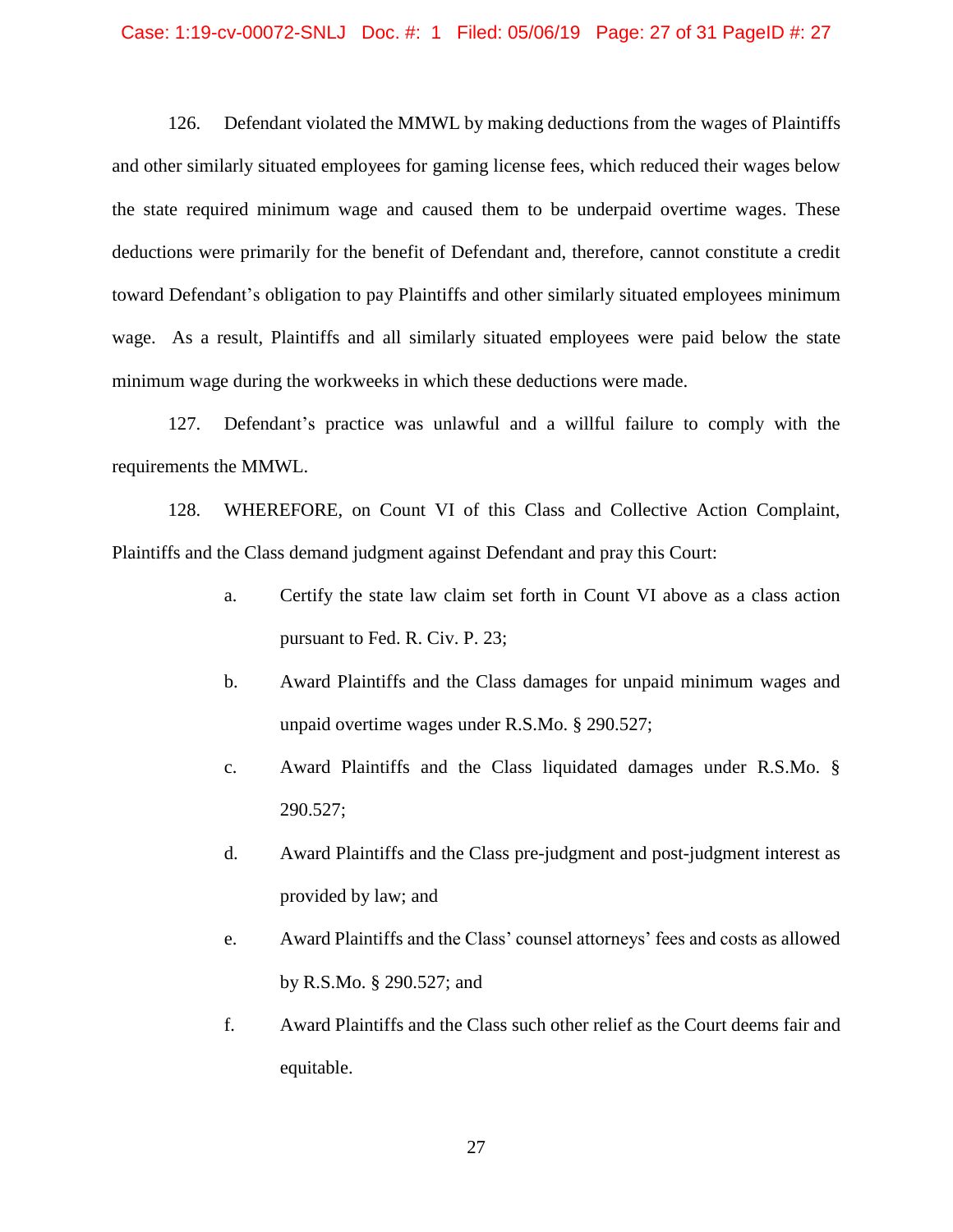## **COUNT VII**

## **Unjust Enrichment / Quantum Meruit Under Missouri Common Law**

# **(Brought Against Defendant by Plaintiffs Individually and on Behalf of All Others Similarly Situated)**

129. Plaintiffs re-allege the allegations set forth above.

130. Defendant benefited from the unpaid work performed by Plaintiffs and the Class prior to the start of their shifts and after their shifts. Additionally, Defendant benefited by failing to pay its employees at the legal and applicable wage rates set by state and/or federal law, thereby failing to pay all minimum wages and overtime wages in compliance with the law.

131. Defendant was aware or should have been aware that they were receiving the benefit of this unpaid work at the time the work was being performed and accepted and retained that benefit without paying fair compensation for the same.

132. Defendant's acceptance and retention of the benefit of Plaintiffs and the Class's unpaid labor was inequitable and resulted in Defendant being unjustly enriched.

133. WHEREFORE, on Count VII of this Class and Collective Action Complaint, Plaintiffs and the class members demand judgment against Defendant and pray this Court:

- a. Certify the state law claim set forth in Count VII above as a class action pursuant to Fed. R. Civ. P. 23;
- b. Order Defendant to disgorge the value of its ill-gained benefits to Plaintiffs and the Class;
- c. Award Plaintiffs and the Class pre-judgment and post-judgment interest as provided by law; and
- d. Award Plaintiffs and the Class such other relief as the Court deems fair and equitable.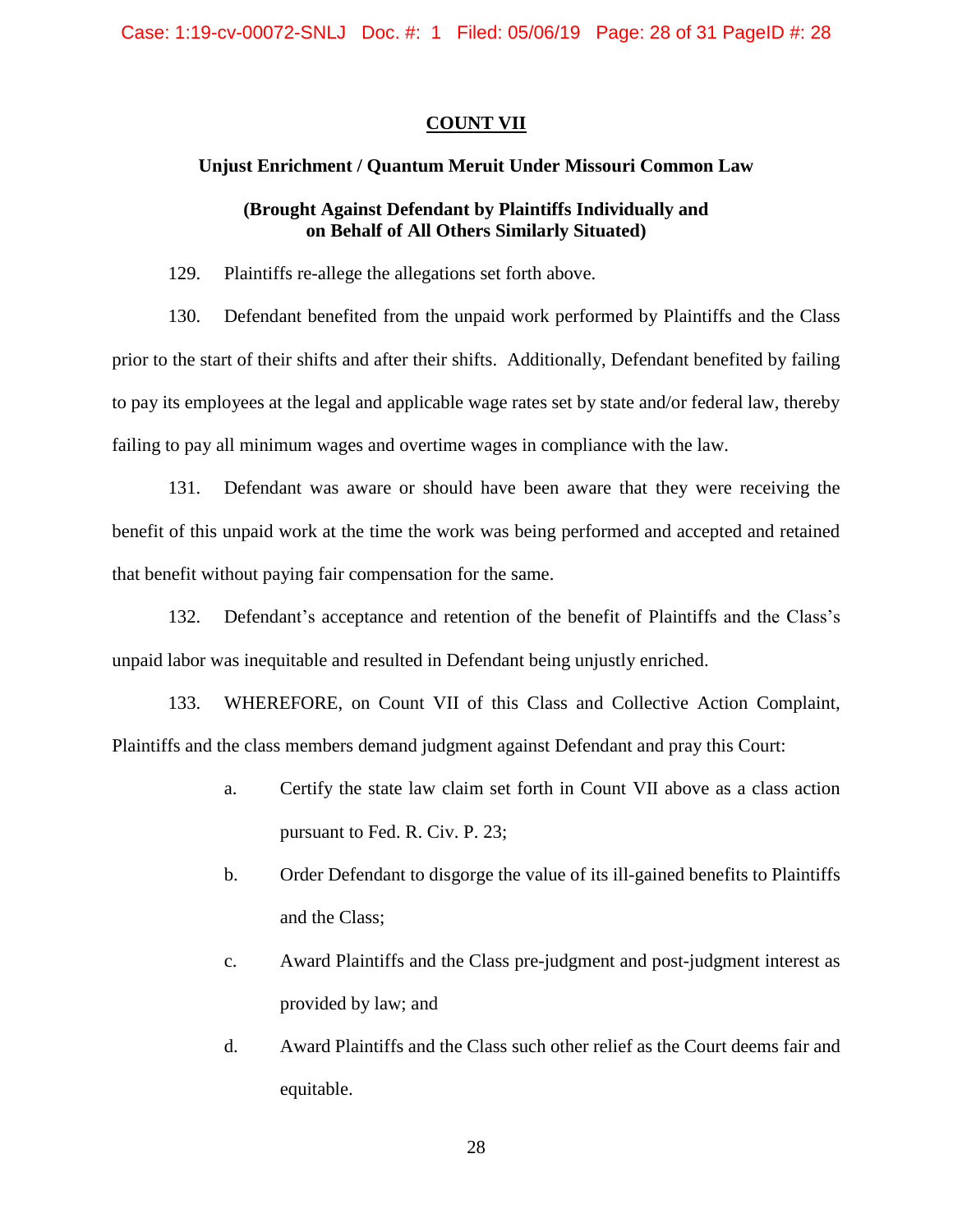## **COUNT VIII**

# **Breach of Contract Under Missouri Common Law**

# **(Brought Against Defendant by Plaintiffs Individually and on Behalf of All Others Similarly Situated)**

134. Plaintiffs re-allege the allegations set forth above.

135. Defendant entered into a contract with Plaintiffs and all similarly situated employees through which it agreed that employees would get paid an agreed-upon hourly rate for every hour worked during their employment.

136. Defendant breached this contract by failing to pay Plaintiffs and all others similarly situated their agreed-upon hourly rate for every hour worked during their employment.

137. Specifically, Defendant reduced the amount of time worked by employees due to its rounding policy and Defendant made deductions from wages for gaming license fees; all of which is not permitted by the contract.

138. Because of Defendant's breach, Plaintiffs and the Class have been damaged.

139. WHEREFORE, on Count VIII of this Class and Collective Action Complaint, Plaintiffs and the Class demand judgment against Defendant and pray this Court:

- a. Certify the state law claim set forth in Count VIII above as a class action pursuant to Fed. R. Civ. P. 23;
- b. Order Defendant to pay Plaintiffs and the Class for the improperly withheld wages in violation of its contract;
- c. Award Plaintiffs and the Class pre-judgment and post-judgment interest as provided by law; and
- d. Award Plaintiffs and the Class such other relief as the Court deems fair and equitable.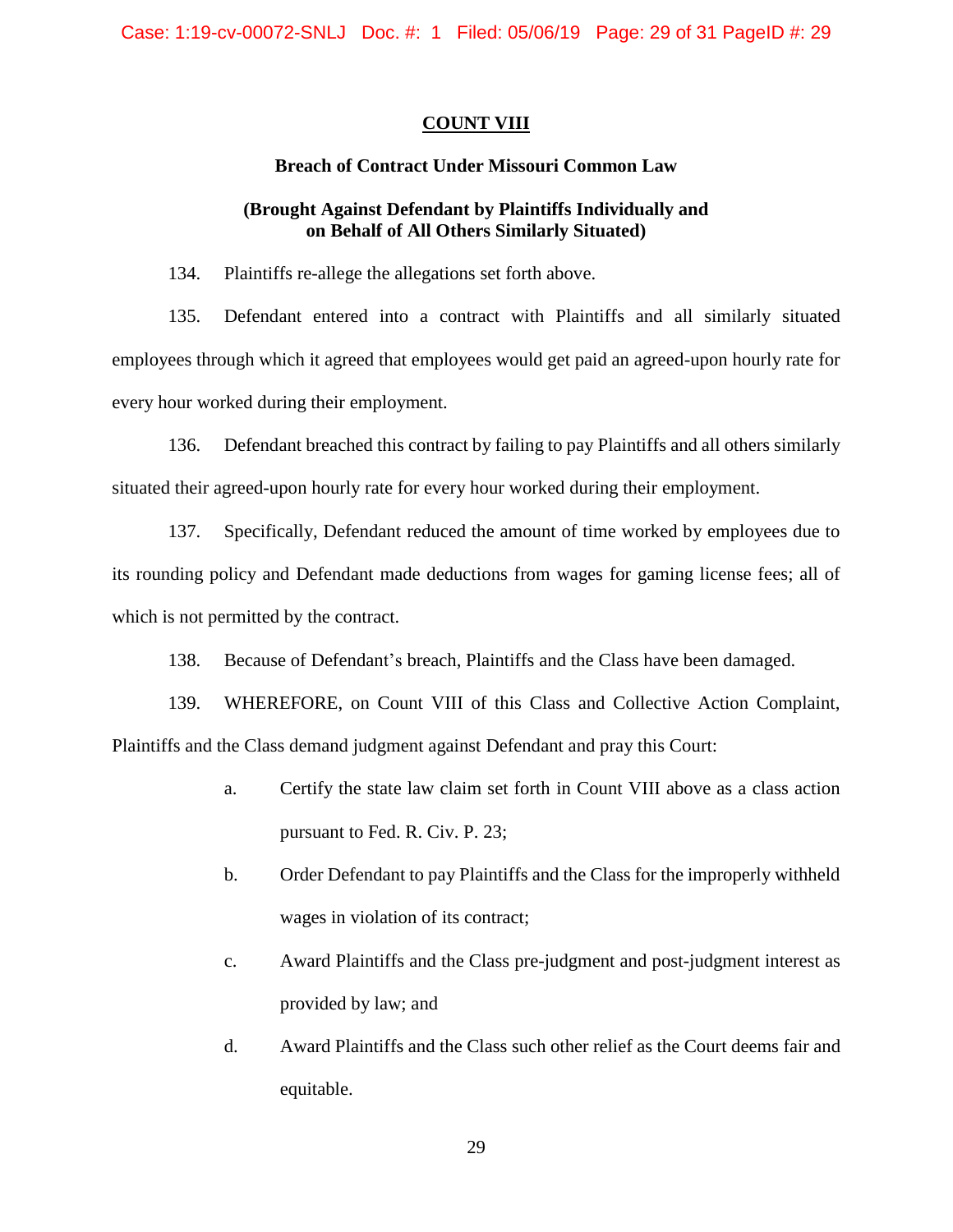Case: 1:19-cv-00072-SNLJ Doc. #: 1 Filed: 05/06/19 Page: 30 of 31 PageID #: 30

## **DEMAND FOR JURY TRIAL**

Plaintiffs hereby request a trial by jury of all issues so triable.

Dated: May 6, 2019 Respectfully submitted,

McCLELLAND LAW FIRM *A Professional Corporation*

By: /s/ Ryan L. McClelland Ryan L. McClelland, MO Bar #59343 The Flagship Building 200 Westwoods Drive Liberty, Missouri 64068-1170 Telephone: (816) 781-0002 Facsimile: (816) 781-1984 ryan@mcclellandlawfirm.com mrahmberg@mcclellandlawfirm.com

ATTORNEYS FOR PLAINTIFFS